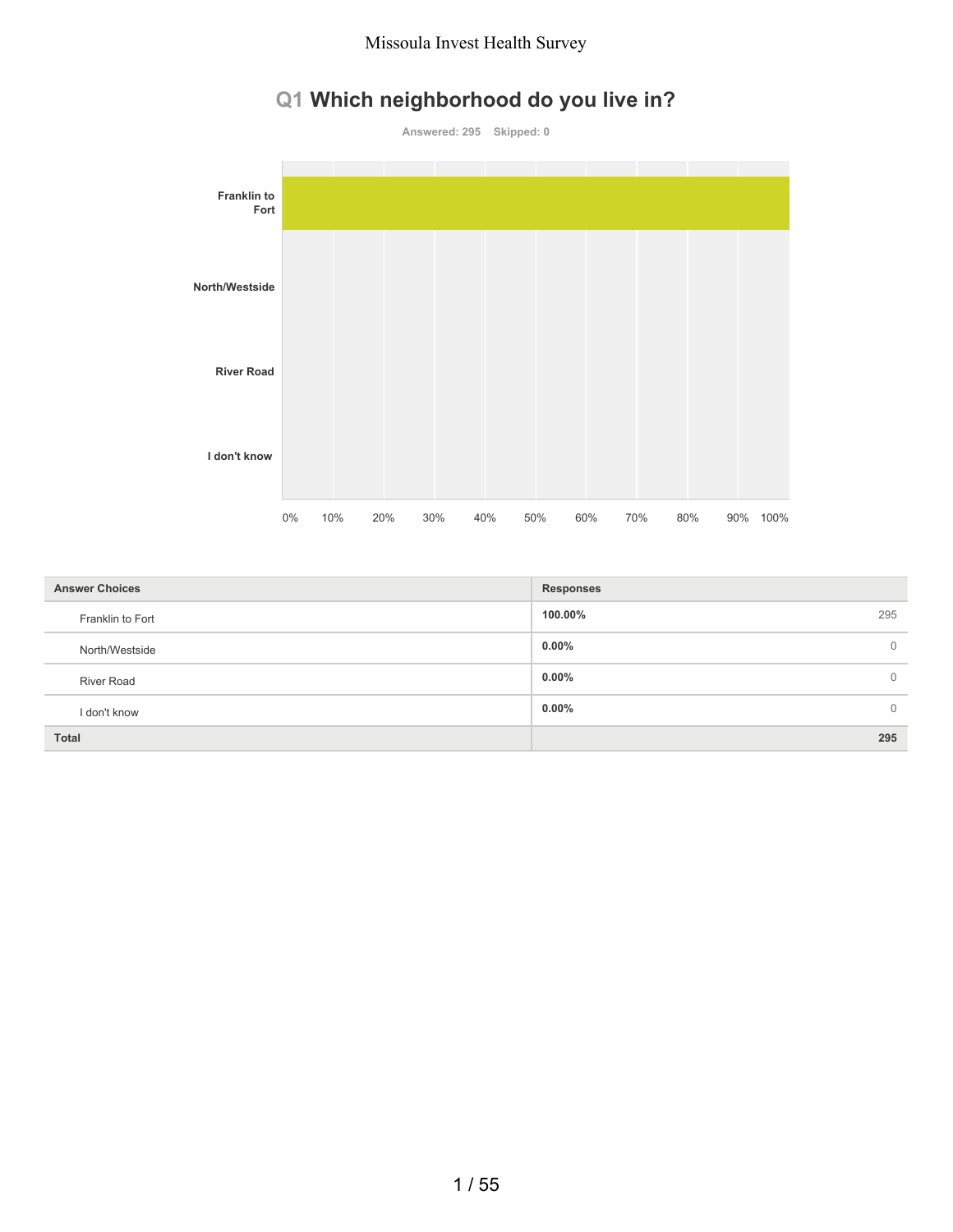

# **Q2 How would you describe your health?**

| <b>Answer Choices</b> | <b>Responses</b> |
|-----------------------|------------------|
| Excellent             | 14.78%<br>43     |
| Very good             | 41.24%<br>120    |
| Good                  | 92<br>31.62%     |
| Fair                  | 9.62%<br>28      |
| Poor                  | 8<br>2.75%       |
| <b>Total</b>          | 291              |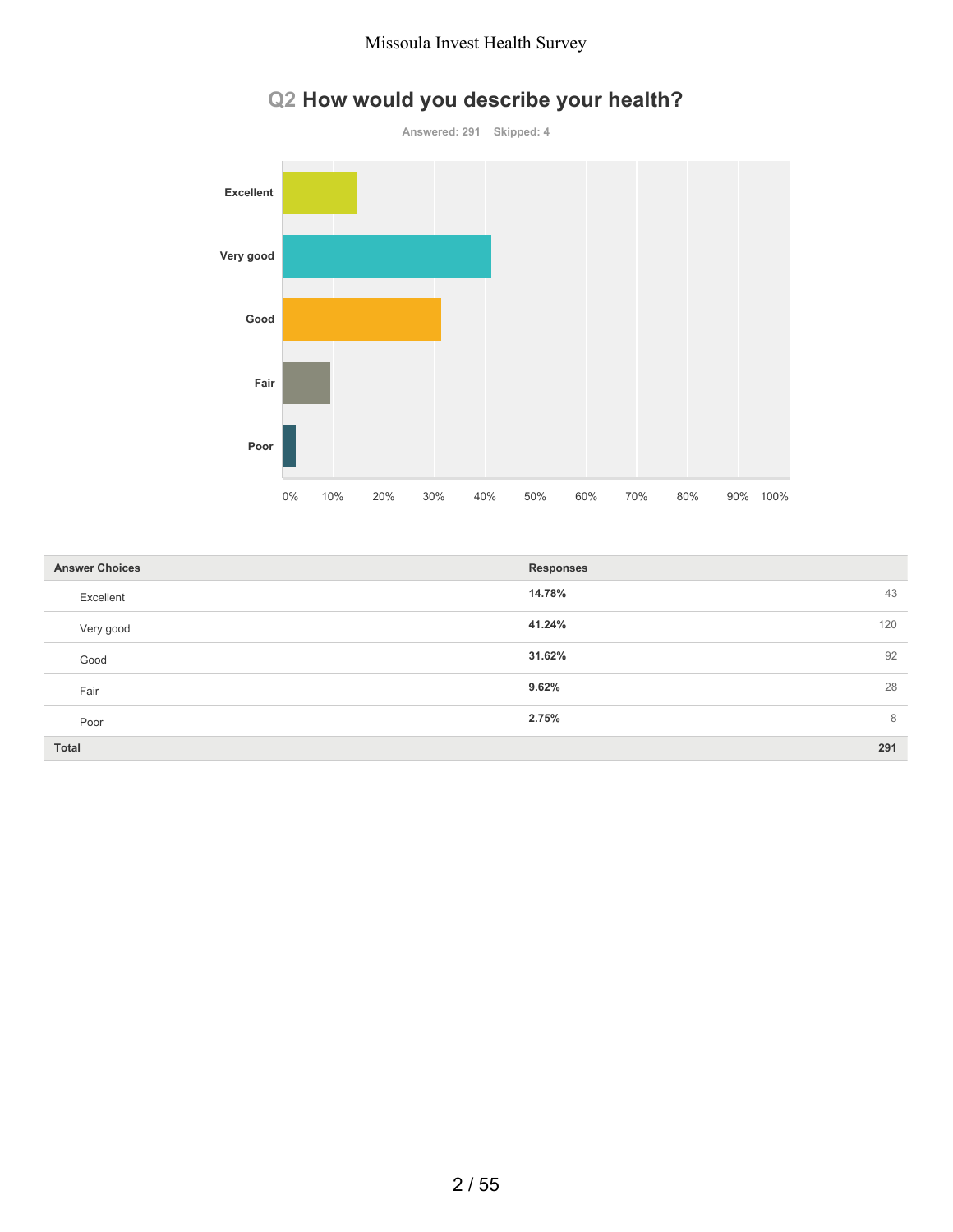## **Q3 Does anyone in your household smoke or use tobacco?**



| <b>Answer Choices</b> | <b>Responses</b> |
|-----------------------|------------------|
| Yes                   | 17.81%<br>52     |
| No                    | 240<br>82.19%    |
| Total                 | 292              |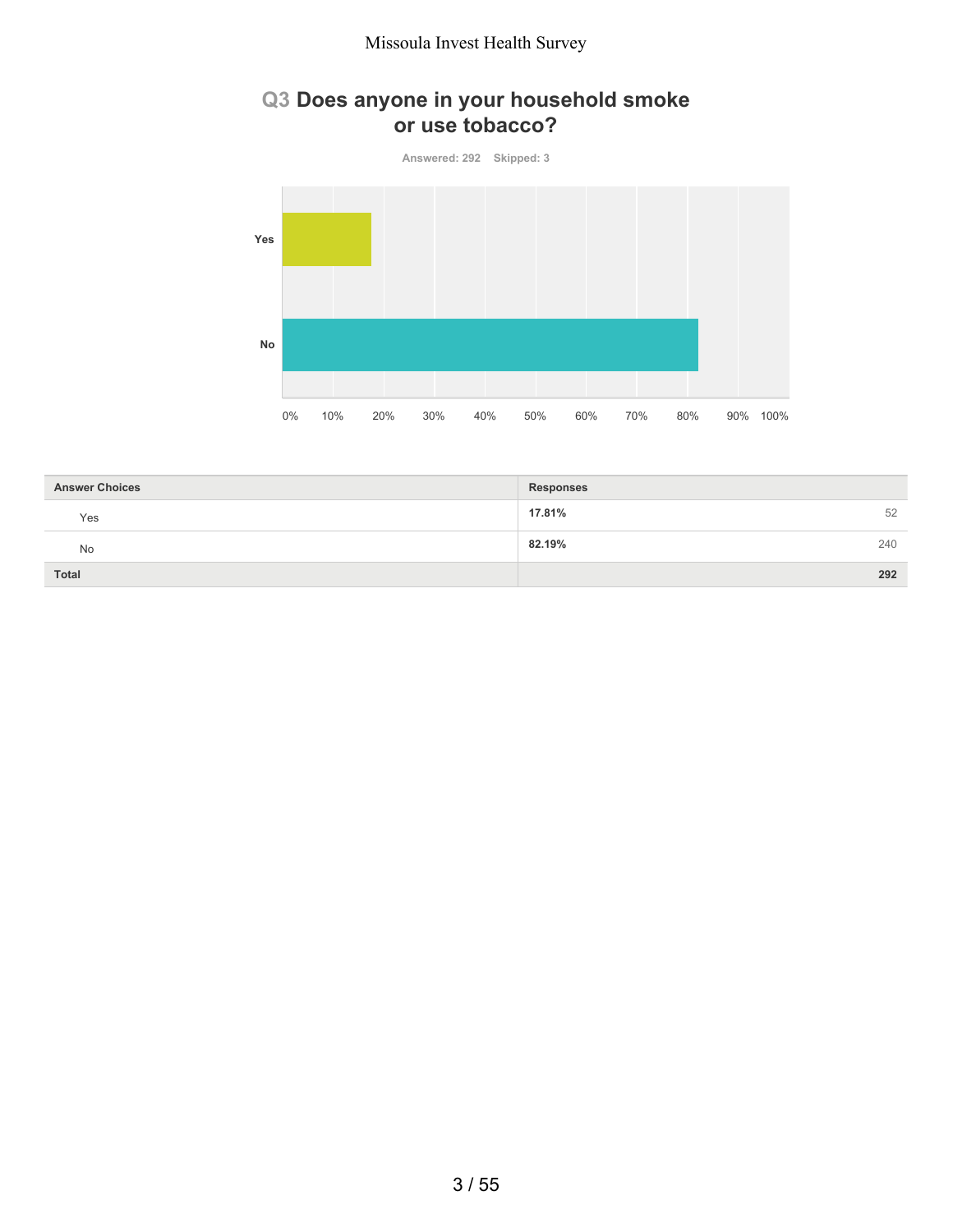

| <b>Answer Choices</b> | <b>Responses</b> |     |
|-----------------------|------------------|-----|
| 0-7 days              | 10.34%           | 30  |
| 8-15 days             | 6.55%            | 19  |
| $16-23$ days          | 20.34%           | 59  |
| 24-30 days            | 62.76%           | 182 |
| <b>Total</b>          |                  | 290 |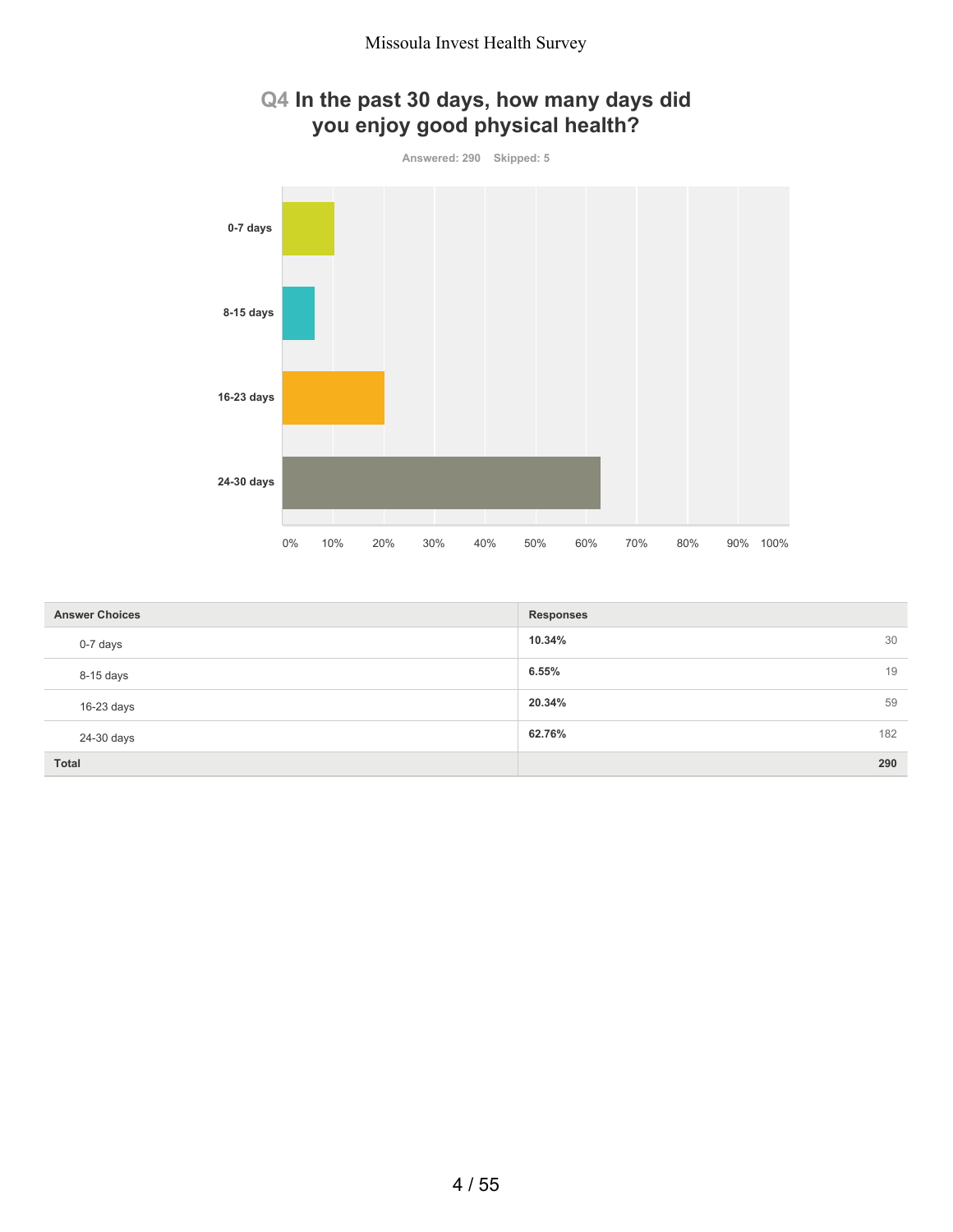#### **Q5 In the past 30 days, how often did you exercise?**



| <b>Answer Choices</b> | <b>Responses</b> |
|-----------------------|------------------|
| 0-7 days              | 31.06%<br>91     |
| 8-15 days             | 97<br>33.11%     |
| $16-23$ days          | 18.43%<br>54     |
| 24-30 days            | 17.41%<br>51     |
| Total                 | 293              |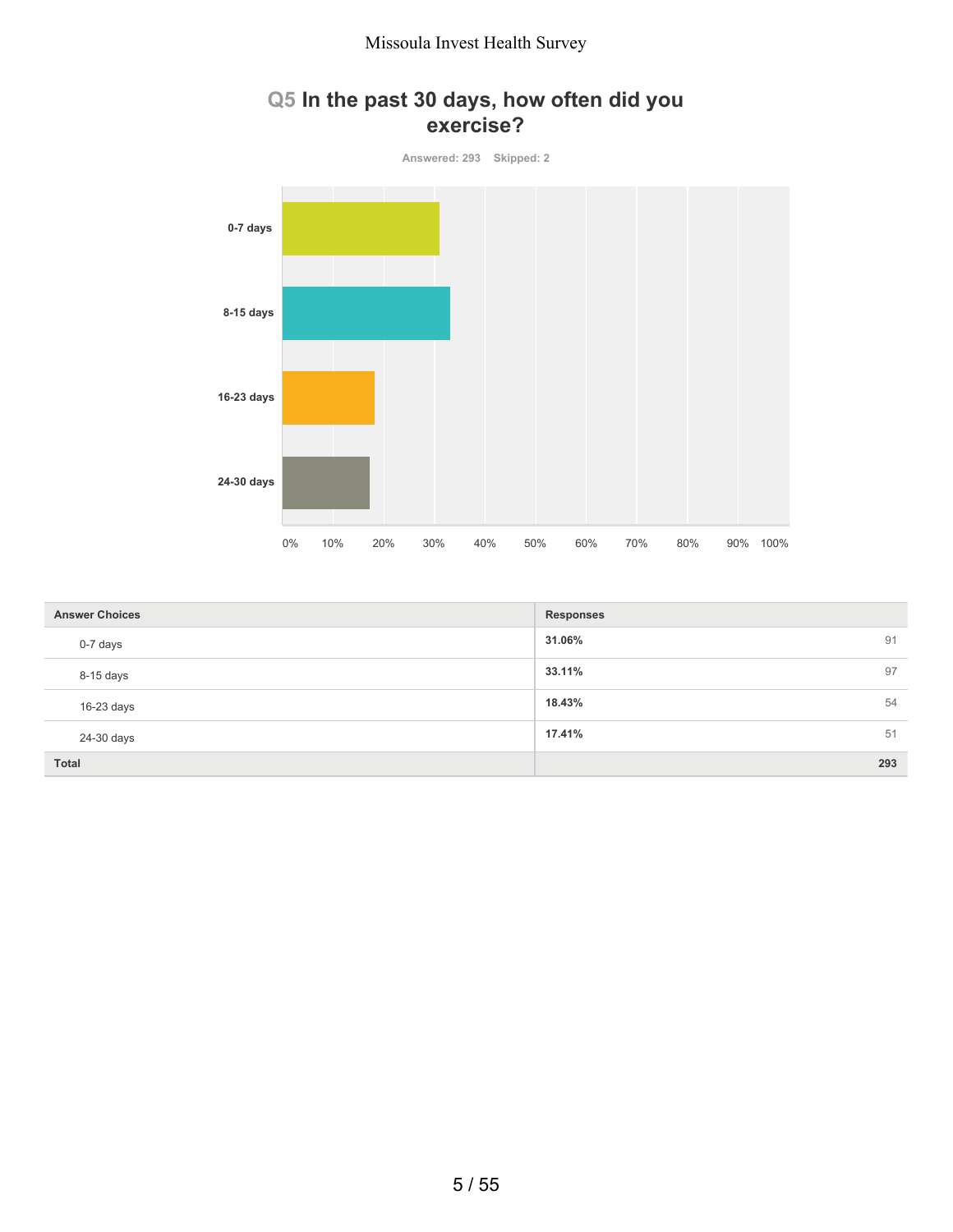



| <b>Answer Choices</b>                                         | <b>Responses</b> |     |
|---------------------------------------------------------------|------------------|-----|
| Bad weather keeps me form exercising.                         | 34.93%           | 102 |
| I am not motivated to exercise.                               | 24.32%           | 71  |
| I am physically unable to exercise.                           | 9.25%            | 27  |
| I don't enjoy exercising.                                     | 10.27%           | 30  |
| I don't have a place to exercise.                             | 10.96%           | 32  |
| I don't have time to exercise.                                | 27.05%           | 79  |
| I have no one to exercise with.                               | 9.93%            | 29  |
| It costs too much to exercise.                                | 10.27%           | 30  |
| Nothing: I am able to get the amount of exercise I want/need. | 29.45%           | 86  |
|                                                               |                  |     |
| Other (please specify)                                        | 14.38%           | 42  |
|                                                               |                  |     |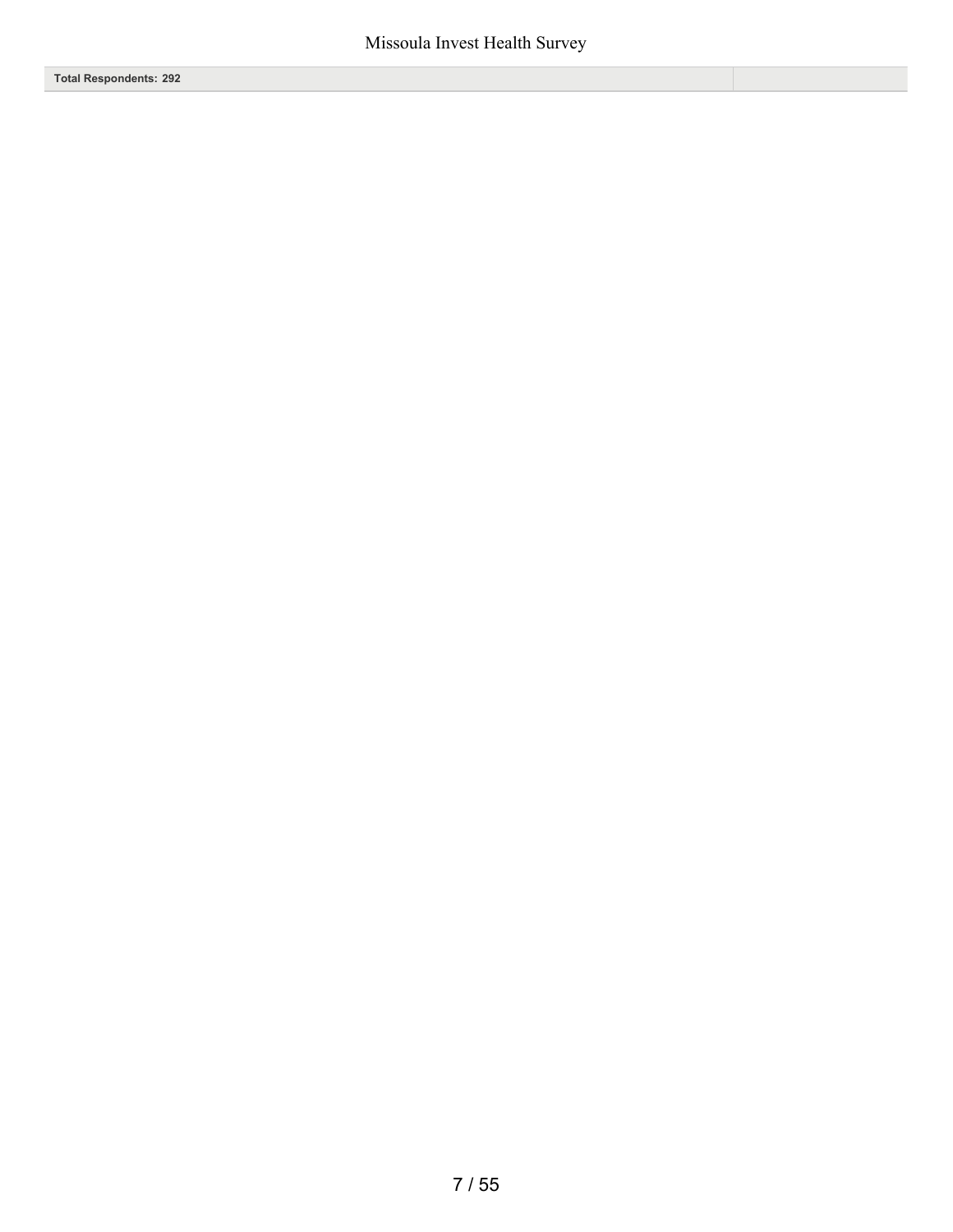# **Q7 Do you eat 5 servings of fruits and vegetables a day?**

**Answered: 284 Skipped: 11**



| <b>Answer Choices</b> | <b>Responses</b> |     |
|-----------------------|------------------|-----|
| No                    | 64.79%           | 184 |
| Yes                   | 35.21%           | 100 |
| <b>Total</b>          |                  | 284 |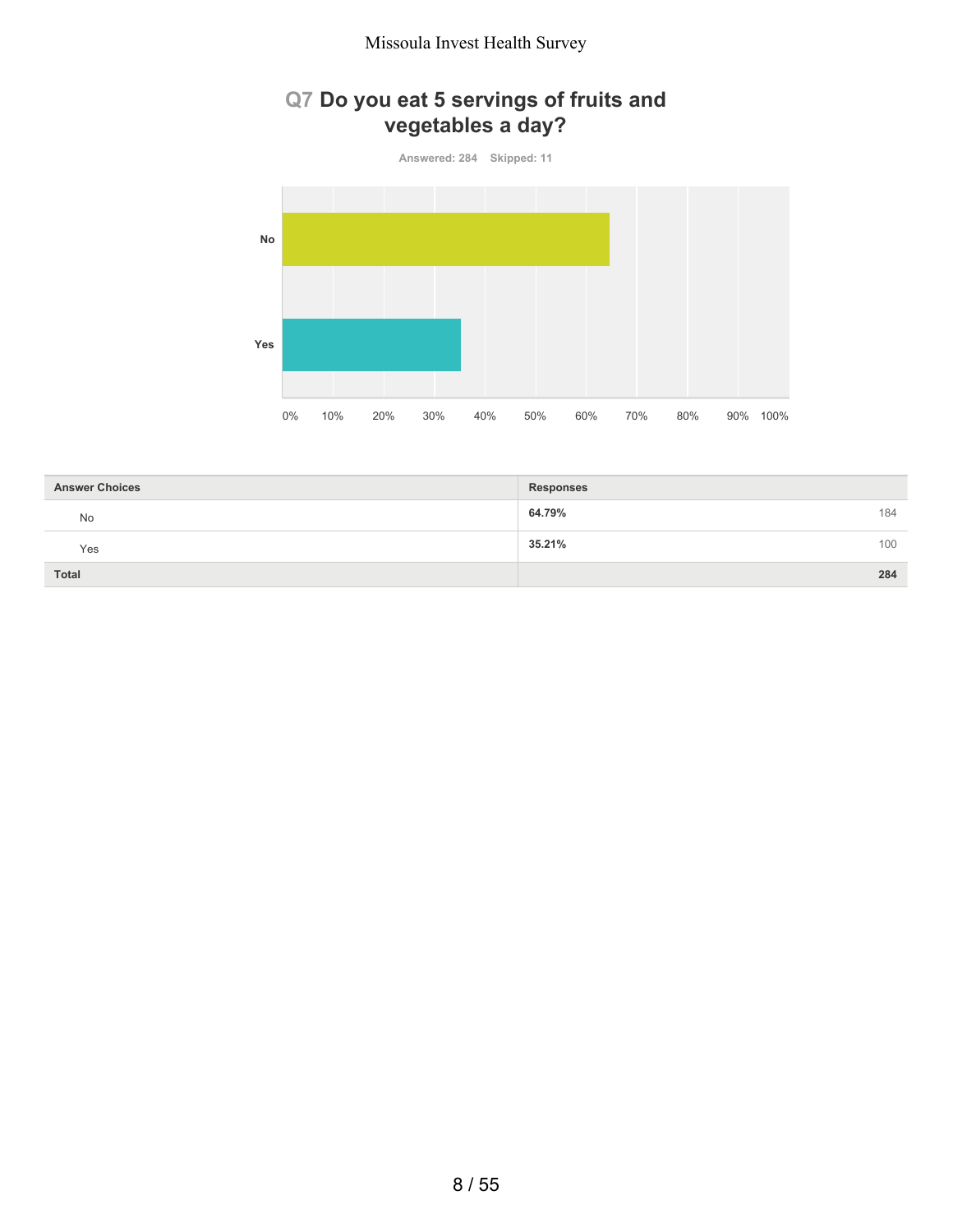## **Q8 How many sugar-sweetened drinks do you typically drink daily? (including sweetened coffee, sports drinks, etc)**



| <b>Answer Choices</b> | <b>Responses</b> |
|-----------------------|------------------|
| None                  | 60.82%<br>177    |
| $1 - 2$               | 99<br>34.02%     |
| $3 - 4$               | 4.12%<br>12      |
| 4 or more             | 1.03%<br>3       |
| <b>Total</b>          | 291              |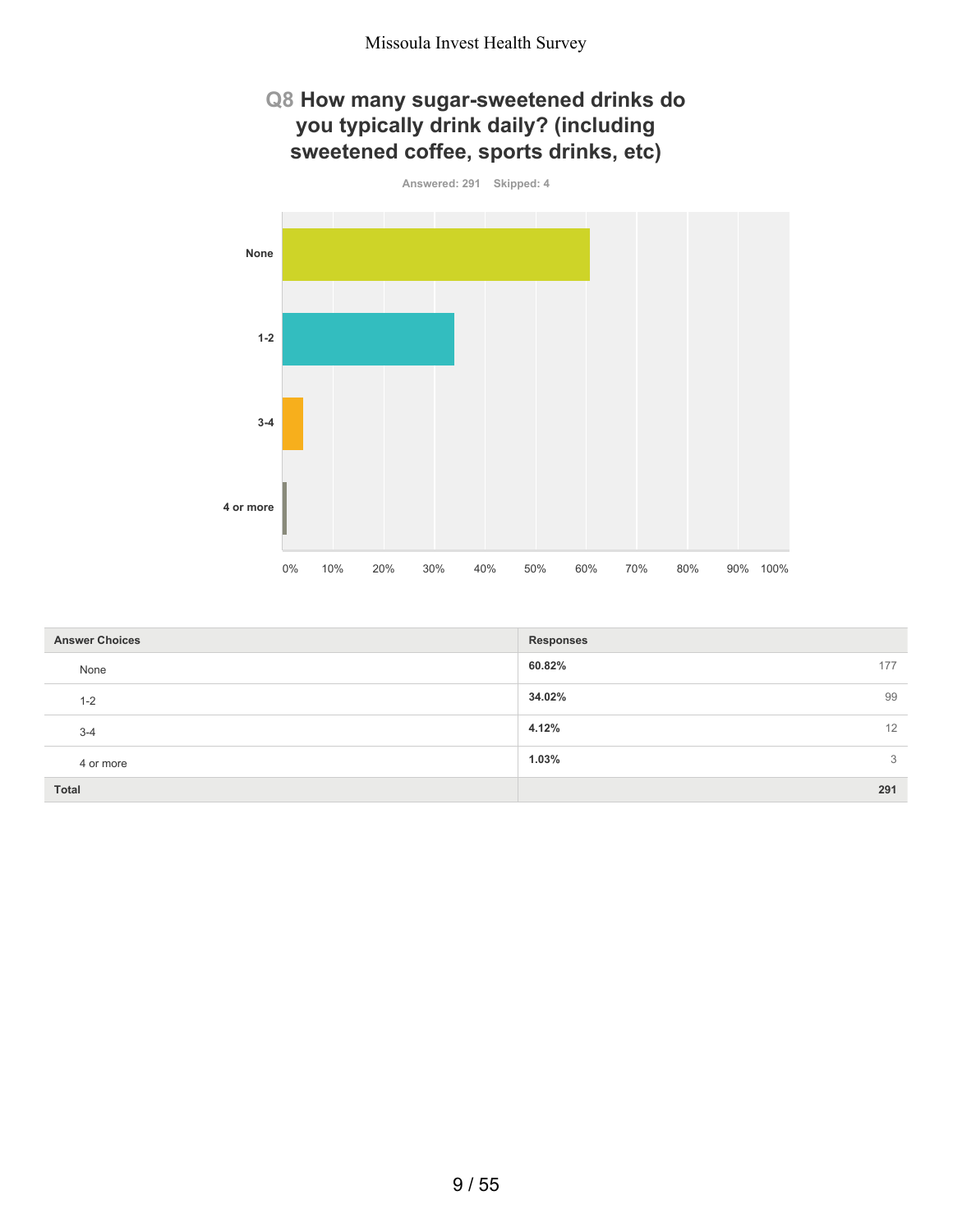## **Q9 Do you have primary health care provider?**

**Answered: 292 Skipped: 3**



| <b>Answer Choices</b> | <b>Responses</b> |     |
|-----------------------|------------------|-----|
| No                    | 18.84%           | 55  |
| Yes                   | 81.16%           | 237 |
| Total                 |                  | 292 |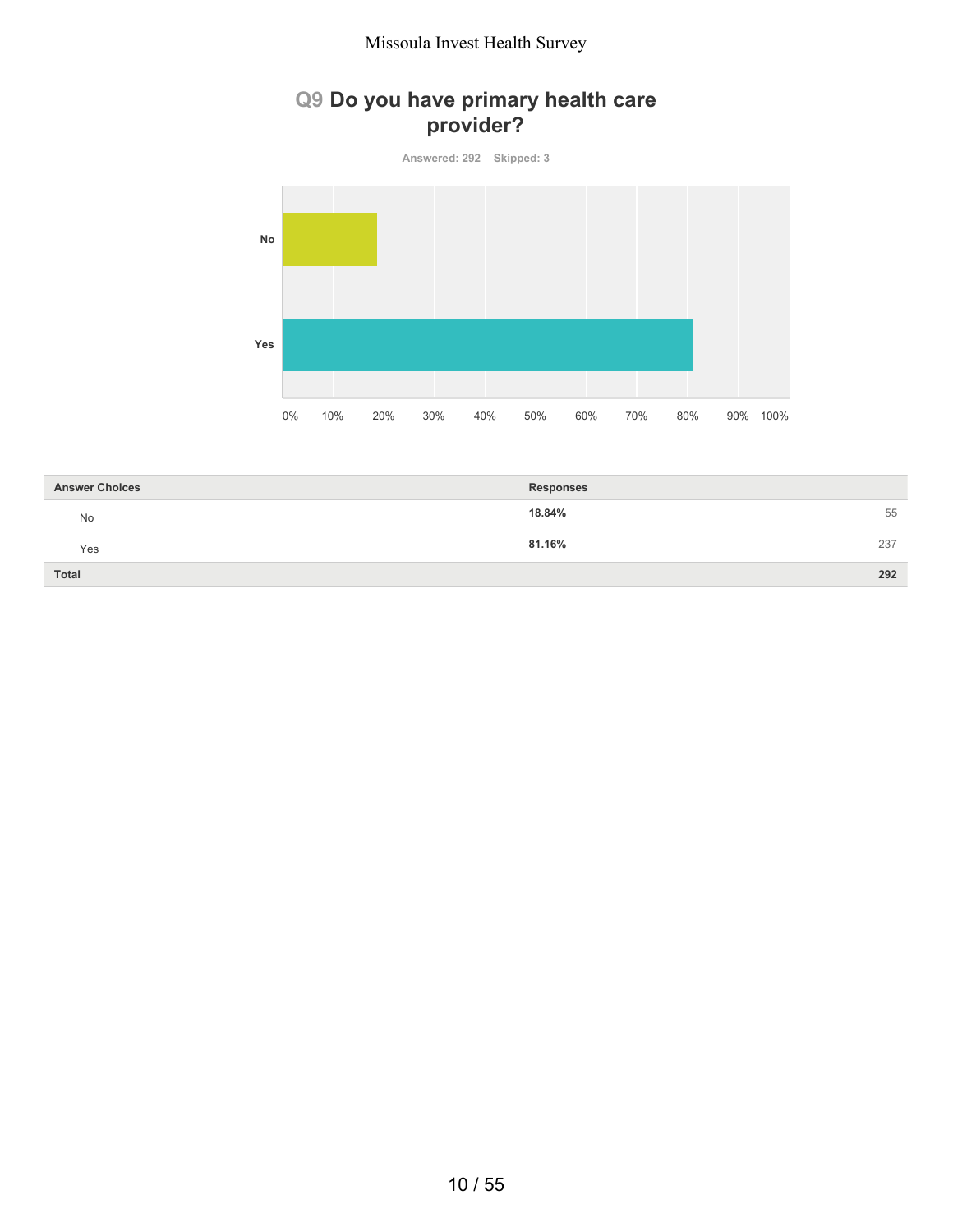## **Q10 If you answered NO to question 9, where do you usually get your health care? (if you answered yes to question 9, please skip this question)**

**Answered: 50 Skipped: 245**



| <b>Answer Choices</b>  | <b>Responses</b> |
|------------------------|------------------|
| Emergency room         | 6.00%<br>3       |
| Telemedicine           | 2.00%            |
| Urgent Care            | 20<br>40.00%     |
| Other (please specify) | 26<br>52.00%     |
| <b>Total</b>           | 50               |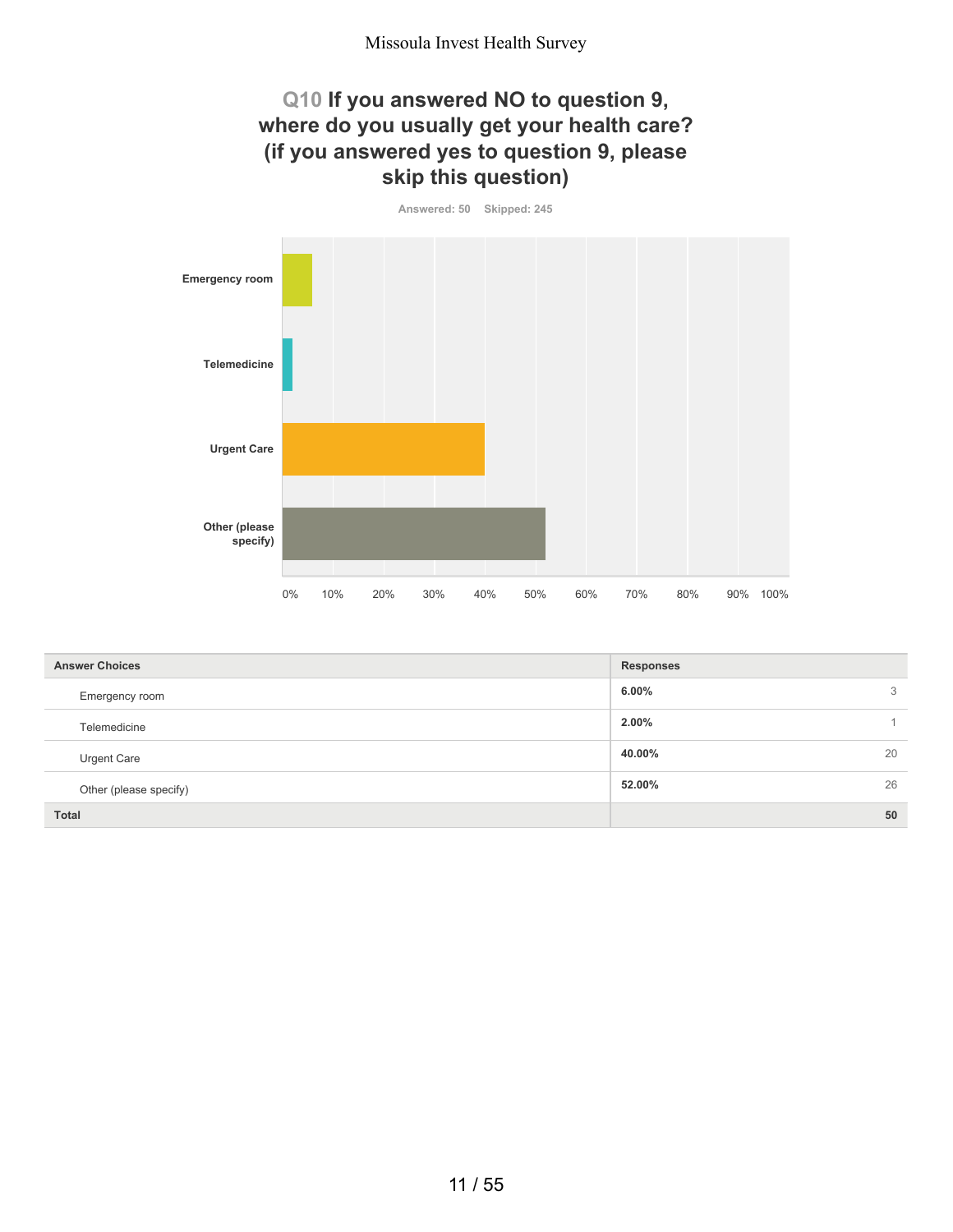## **Q11 In the last 12 months, how many times have you visited the emergency room?**



| <b>Answer Choices</b> | <b>Responses</b>           |
|-----------------------|----------------------------|
| None                  | 77.74%<br>227              |
| 1-2 times             | 57<br>19.52%               |
| 3-4 times             | 2.74%<br>8                 |
| 4 or more times       | $0.00\%$<br>$\overline{0}$ |
| Total                 | 292                        |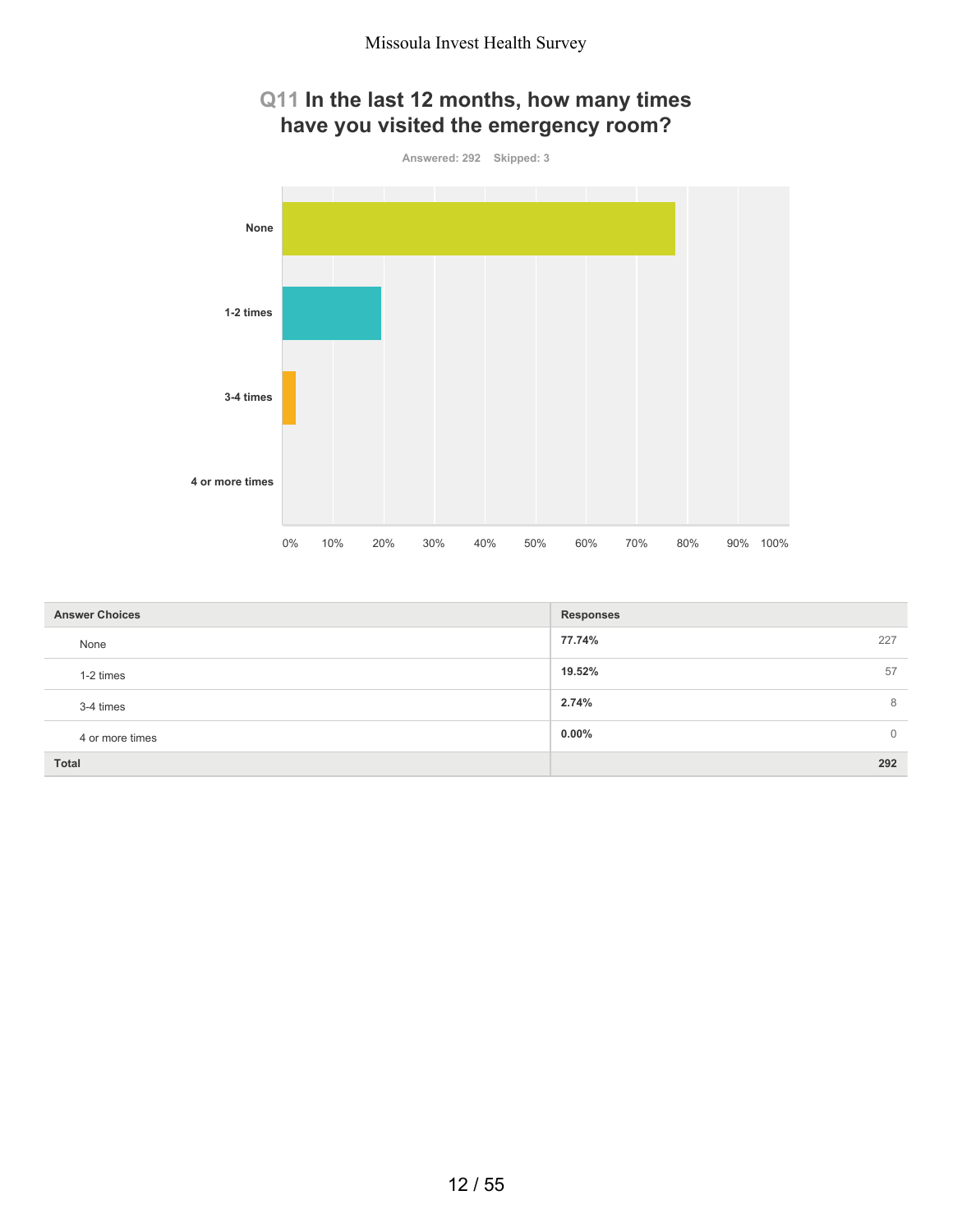## **Q12 In the last 12 months, was there a time when you needed medical care but did not get it?**



| <b>Answer Choices</b> | <b>Responses</b> |
|-----------------------|------------------|
| No                    | 81.03%<br>235    |
| Yes                   | 18.97%<br>55     |
| <b>Total</b>          | 290              |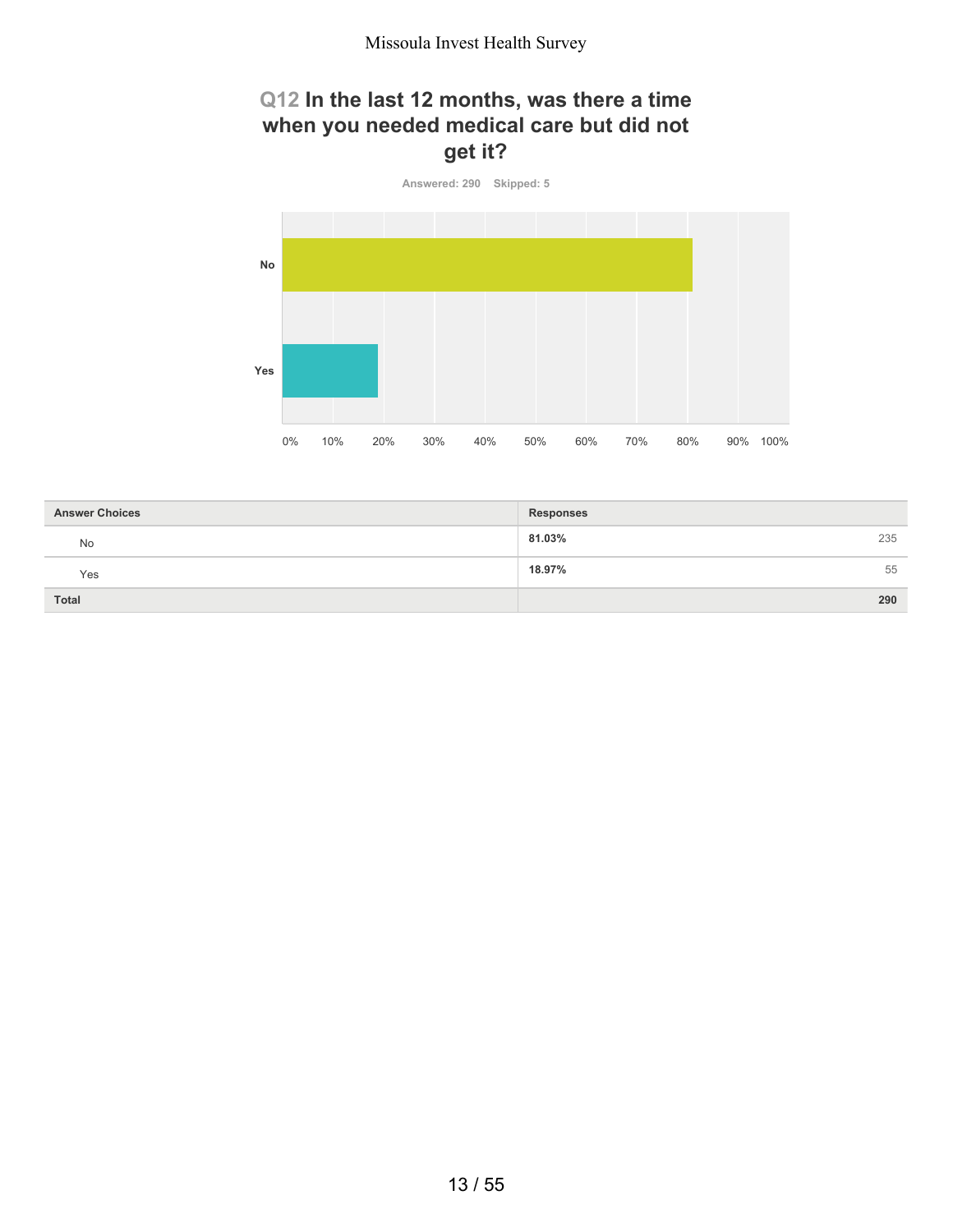## **Q13 If you answered YES to question 12, why did you not get medical care? (if you answered no to question 12, please skip this question)**

**Answered: 54 Skipped: 241**



| <b>Answer Choices</b>                                | <b>Responses</b> |                |
|------------------------------------------------------|------------------|----------------|
| I did not know where to go                           | $0.00\%$         | $\mathbf{0}$   |
| I did not have time to go                            | 1.85%            | $\mathbf{1}$   |
| I did not have transportation to get there           | 3.70%            | $\overline{2}$ |
| The place was not open when I could get there        | $0.00\%$         | $\Omega$       |
| My health insurance would not pay for it or cover it | 14.81%           | 8              |
| It cost too much                                     | 33.33%           | 18             |
| There were no appointments available                 | 5.56%            | 3              |
| None of the above                                    | 3.70%            | 2              |
| Other (please specify)                               | 37.04%           | 20             |
| <b>Total</b>                                         |                  | 54             |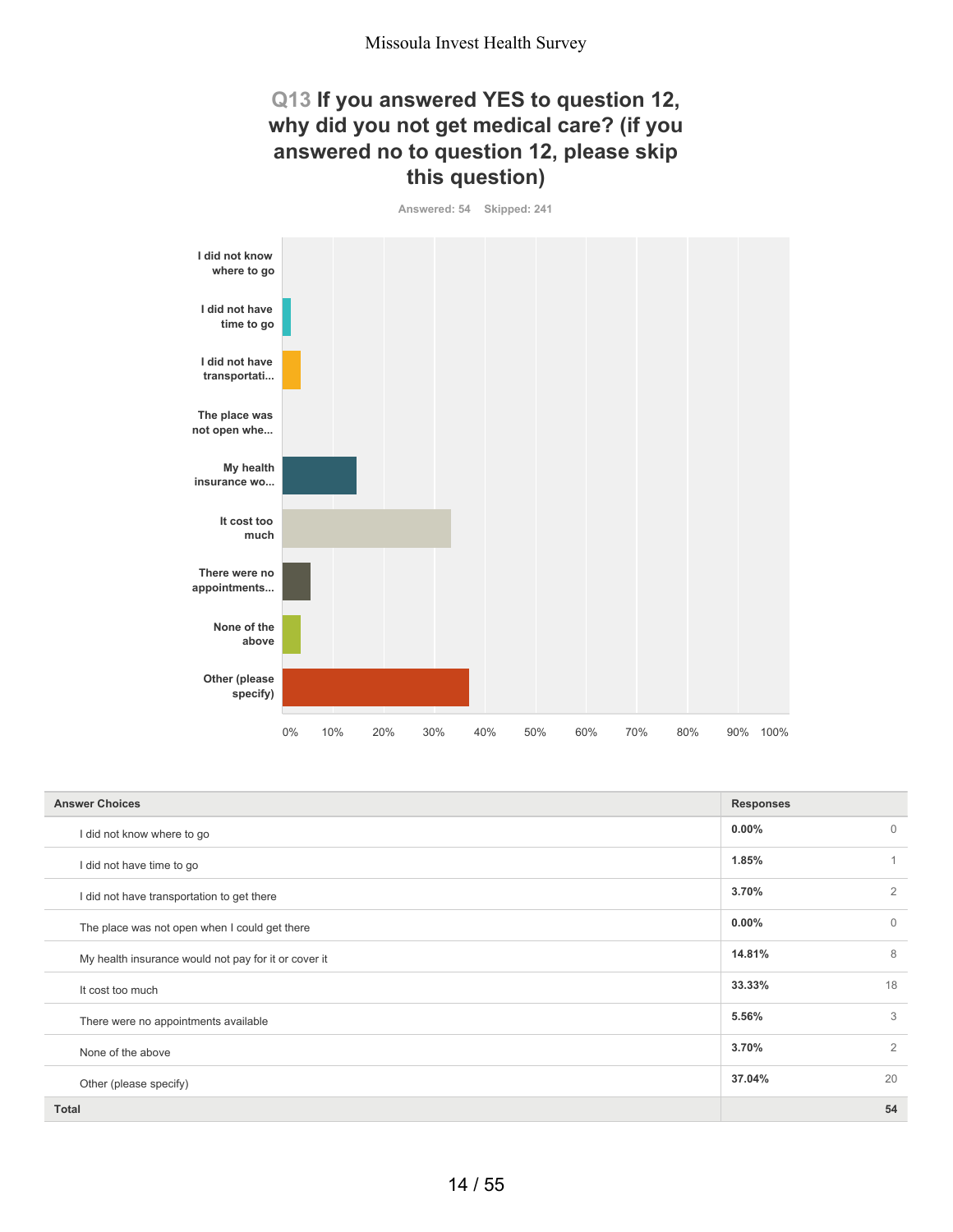## **Q14 How long has it been since you last visited a dentist or dental clinic for any reason?**



| <b>Answer Choices</b>     | <b>Responses</b> |
|---------------------------|------------------|
| Within the last 12 months | 66.89%<br>196    |
| Within the last 2 years   | 24<br>8.19%      |
| Within the last 5 years   | 23<br>7.85%      |
| More than 5 years ago     | 39<br>13.31%     |
| Not sure                  | 2.73%<br>8       |
| Never                     | 3<br>1.02%       |
| <b>Total</b>              | 293              |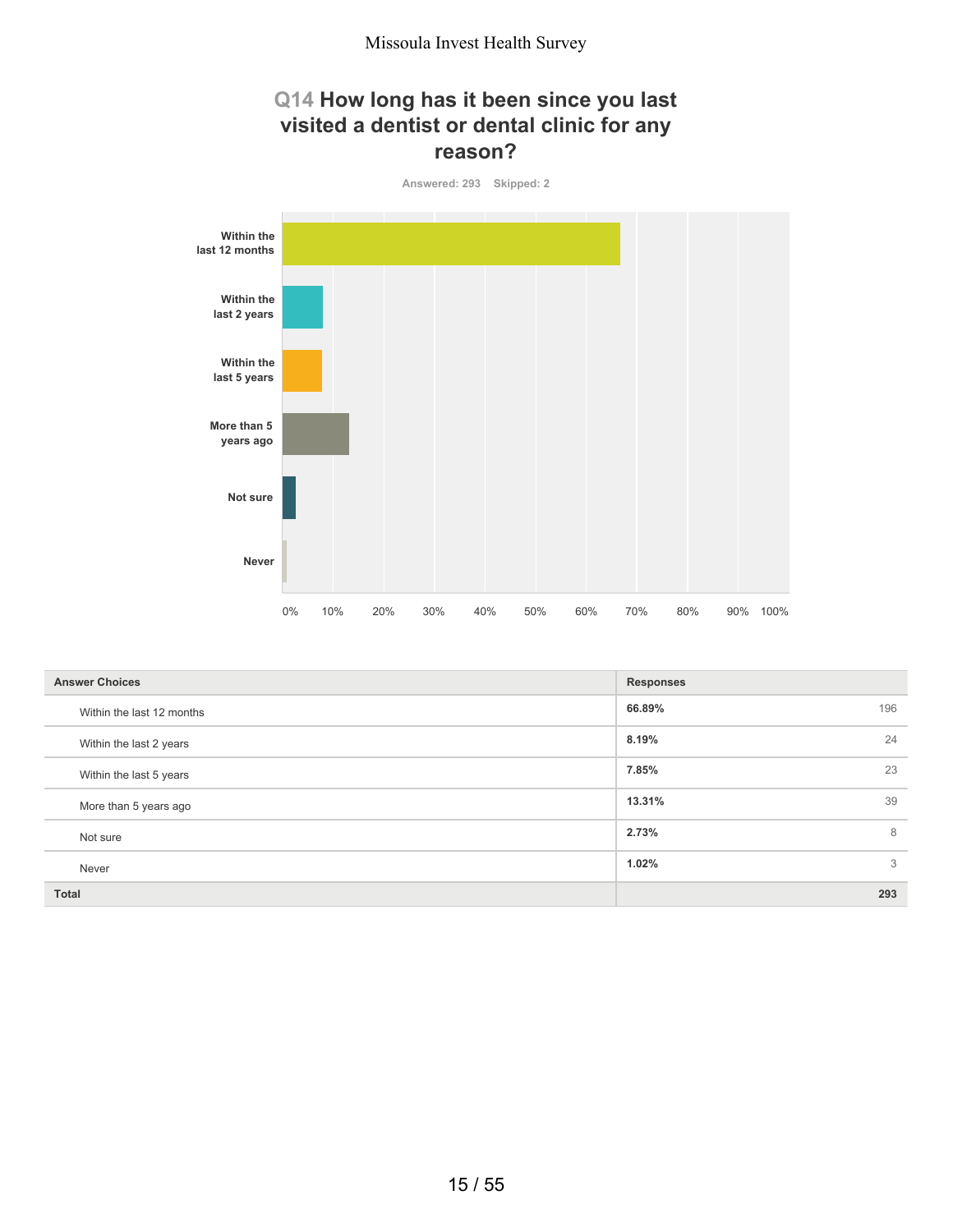

| Q15 In the past 30 days, how often were you |
|---------------------------------------------|
| worried, tense or anxious?                  |

| <b>Answer Choices</b> | <b>Responses</b> |     |
|-----------------------|------------------|-----|
| 0-7 days              | 53.08%           | 155 |
| 8-15 days             | 24.32%           | 71  |
| $16-23$ days          | 10.62%           | 31  |
| 24-30 days            | 11.99%           | 35  |
| <b>Total</b>          |                  | 292 |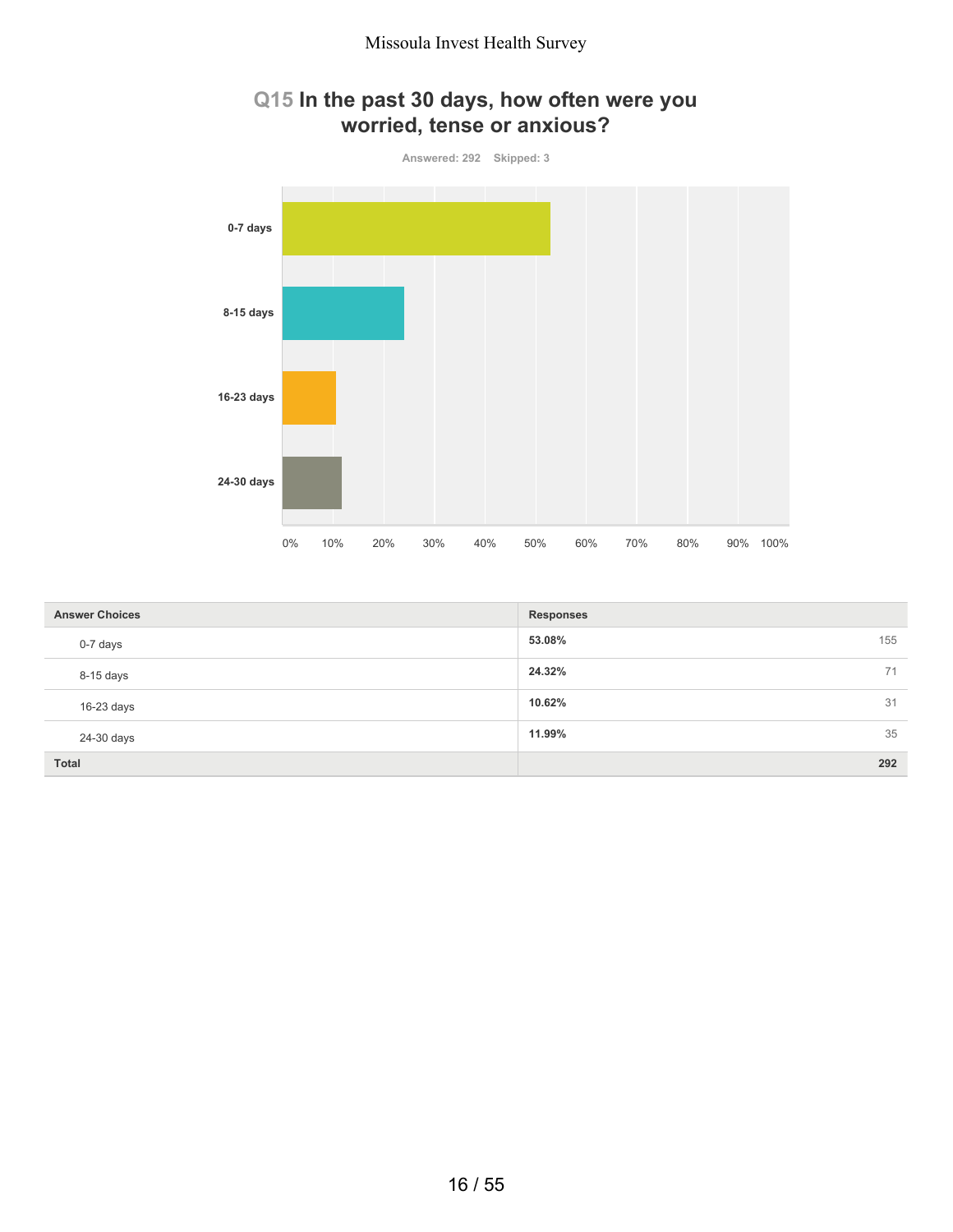



| <b>Answer Choices</b>         | <b>Responses</b> |
|-------------------------------|------------------|
| Depressed                     | 95<br>32.87%     |
| <b>Emotionally fragile</b>    | 67<br>23.18%     |
| Isolated                      | 51<br>17.65%     |
| Stressed                      | 172<br>59.52%    |
| Suicidal                      | 12<br>4.15%      |
| None of the above             | 90<br>31.14%     |
| <b>Total Respondents: 289</b> |                  |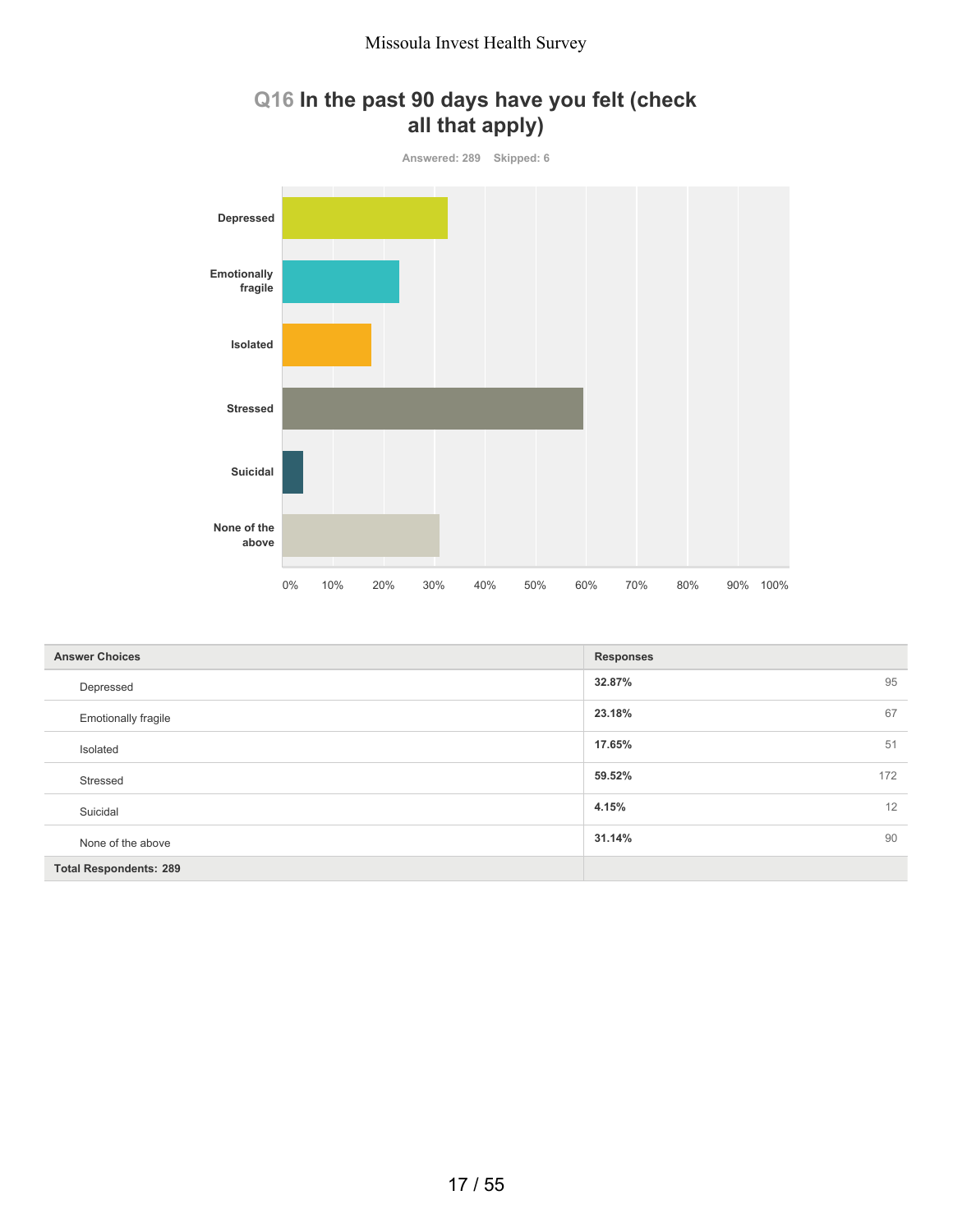



| <b>Answer Choices</b>                                                                                               | <b>Responses</b> |     |
|---------------------------------------------------------------------------------------------------------------------|------------------|-----|
| I pay for insurance that I got through the Affordable Care Act (also known as Health Insurance Exchange, Obamacare) | 7.55%            | 21  |
| I pay for insurance that I setup myself (not through the Affordable Care Act)                                       | 6.83%            | 19  |
| Insured through employer                                                                                            | 49.28%           | 137 |
| Medicaid                                                                                                            | 8.63%            | 24  |
| Medicare                                                                                                            | 20.14%           | 56  |
| Uninsured                                                                                                           | 6.83%            | 19  |
| Don't know                                                                                                          | 0.72%            | 2   |
| <b>Total</b>                                                                                                        |                  | 278 |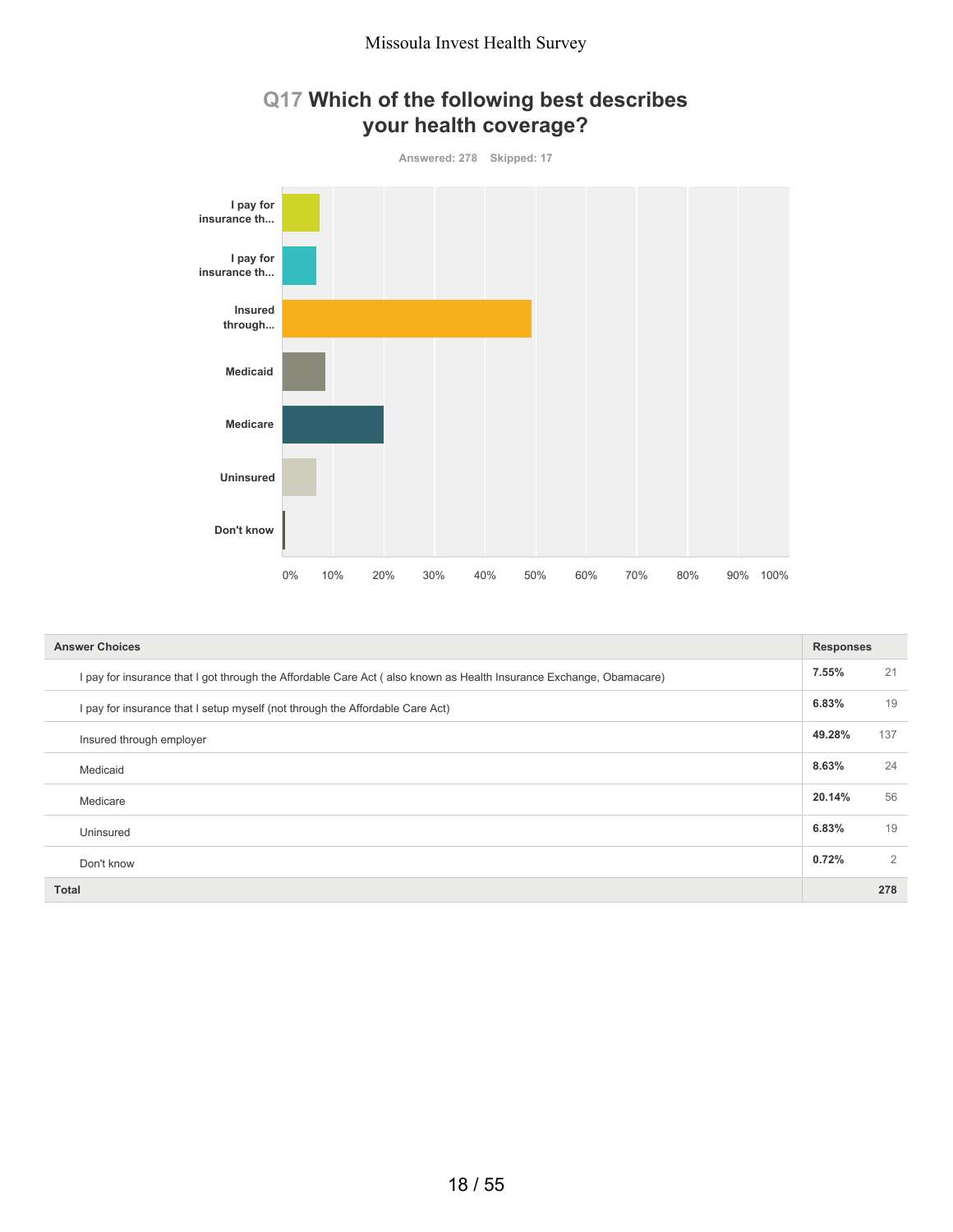## **Q18 If you have multiple health coverage plans list them here:**

**Answered: 29 Skipped: 266**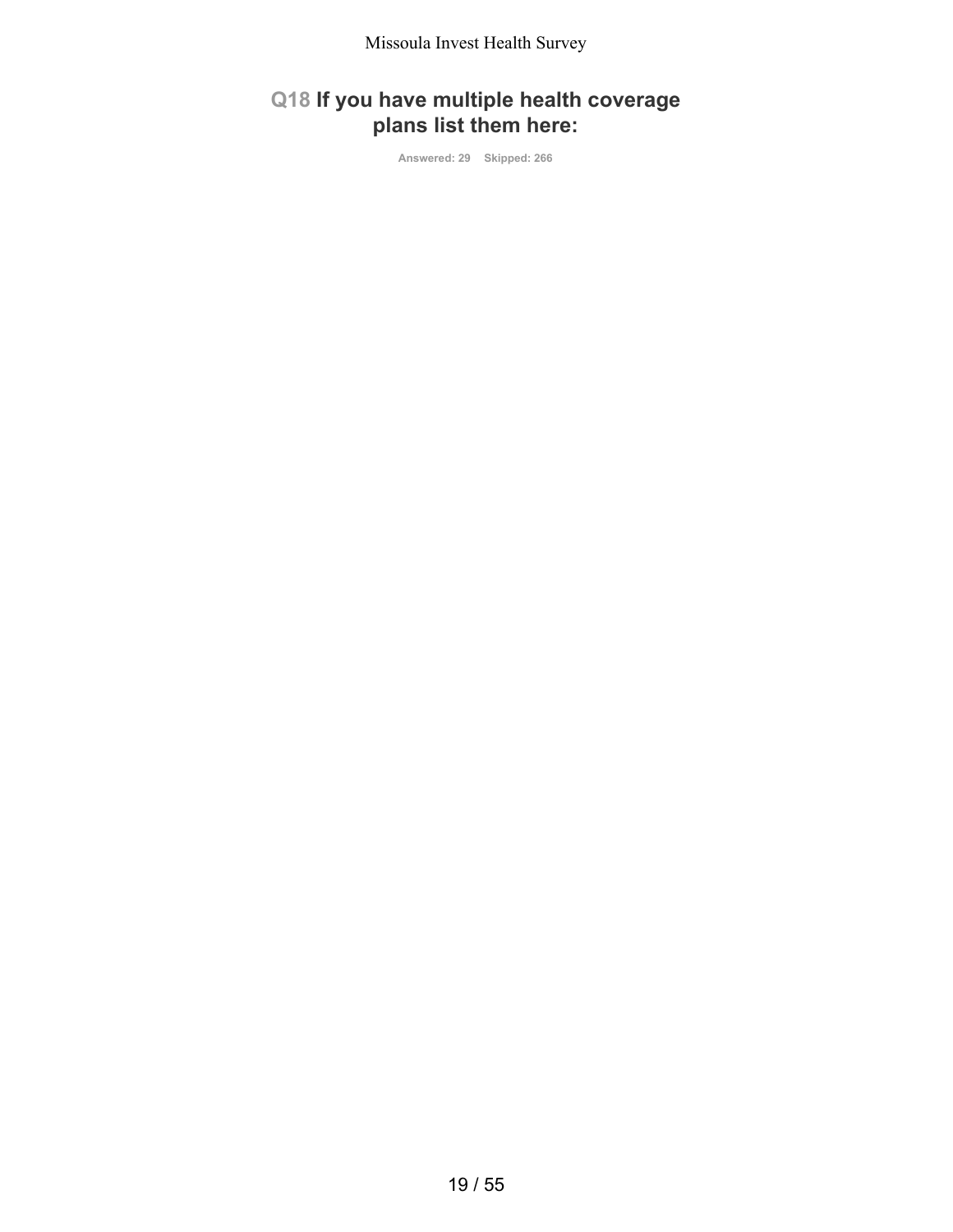## **Q19 Over the past 12 months, how much have you thought about ways you can reduce your stress?**



| <b>Answer Choices</b> | <b>Responses</b> |
|-----------------------|------------------|
| A great deal          | 17.12%<br>50     |
| A fair amount         | 31.85%<br>93     |
| A little              | 34.93%<br>102    |
| None                  | 47<br>16.10%     |
| <b>Total</b>          | 292              |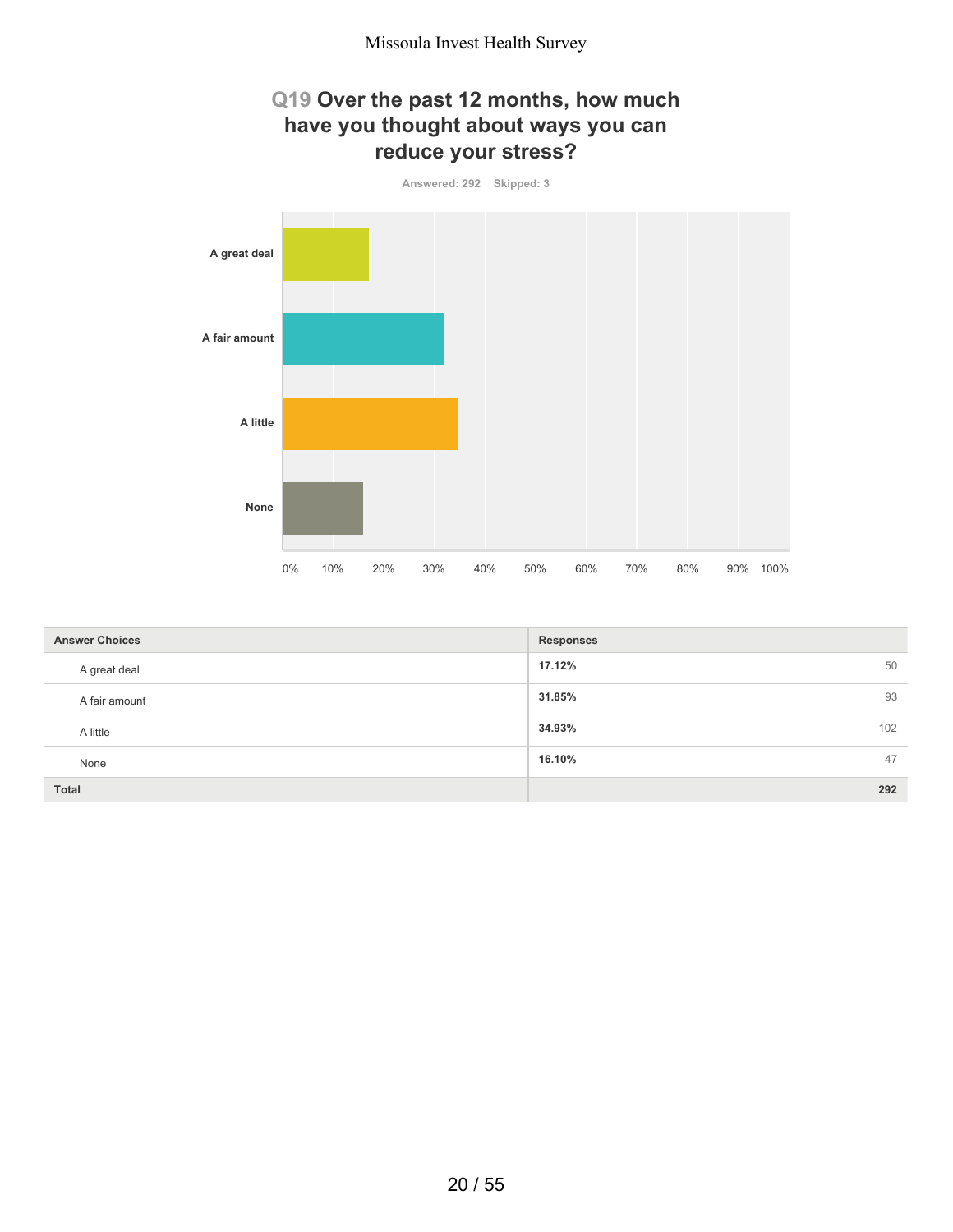



| <b>Answer Choices</b>                     | <b>Responses</b> |     |
|-------------------------------------------|------------------|-----|
| Do things for other people                | 36.08%           | 105 |
| Draw, paint, or play a musical instrument | 15.46%           | 45  |
| <b>Drink</b>                              | 20.62%           | 60  |
| Eat                                       | 25.43%           | 74  |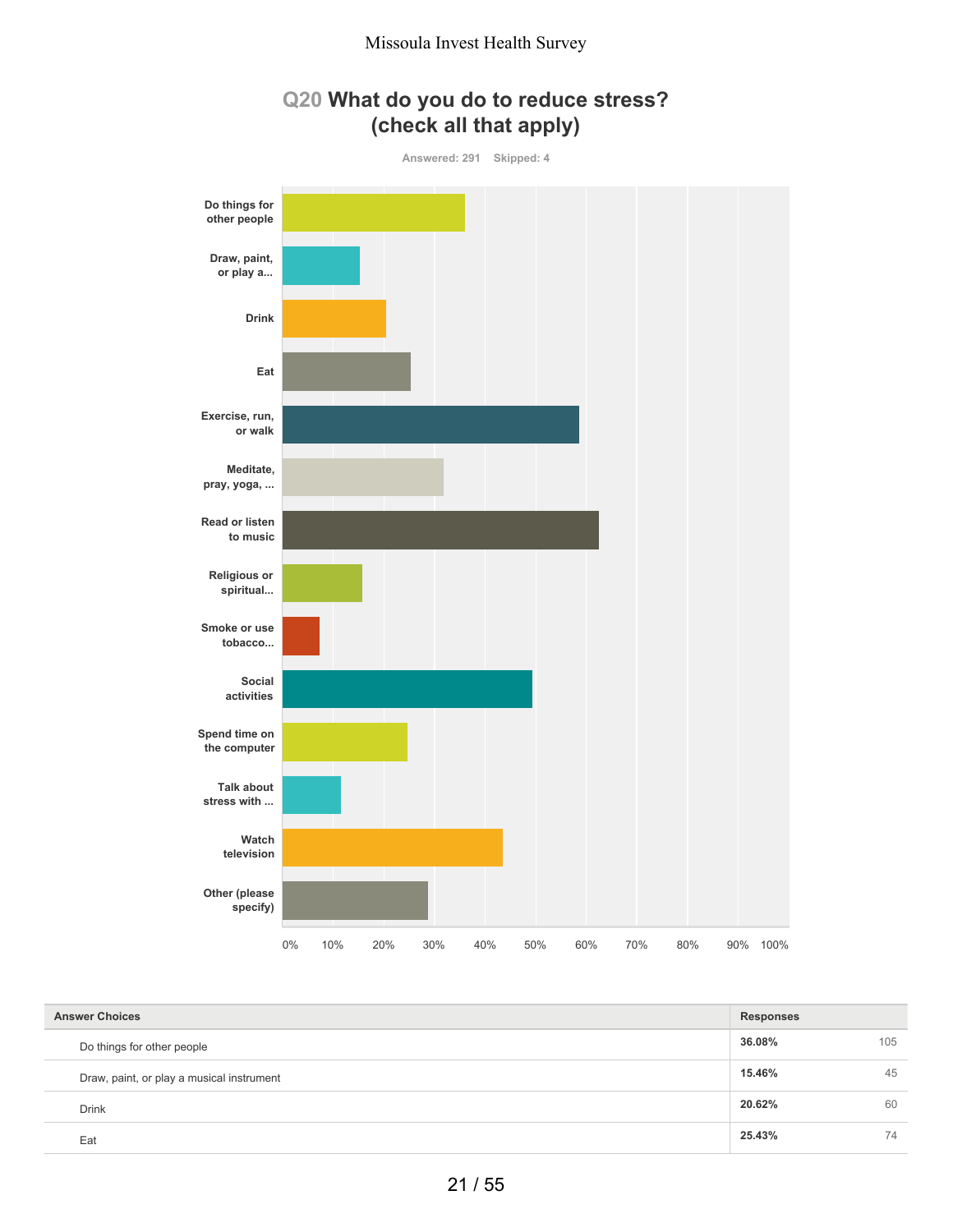| Exercise, run, or walk                                       | 58.76% | 171 |
|--------------------------------------------------------------|--------|-----|
| Meditate, pray, yoga, or other restful activity              | 31.96% | 93  |
| Read or listen to music                                      | 62.54% | 182 |
| Religious or spiritual activity                              | 15.81% | 46  |
| Smoke or use tobacco products                                | 7.56%  | 22  |
| Social activities                                            | 49.48% | 144 |
| Spend time on the computer                                   | 24.74% | 72  |
| Talk about stress with a professional counselor or therapist | 11.68% | 34  |
| Watch television                                             | 43.64% | 127 |
| Other (please specify)                                       | 28.87% | 84  |
| <b>Total Respondents: 291</b>                                |        |     |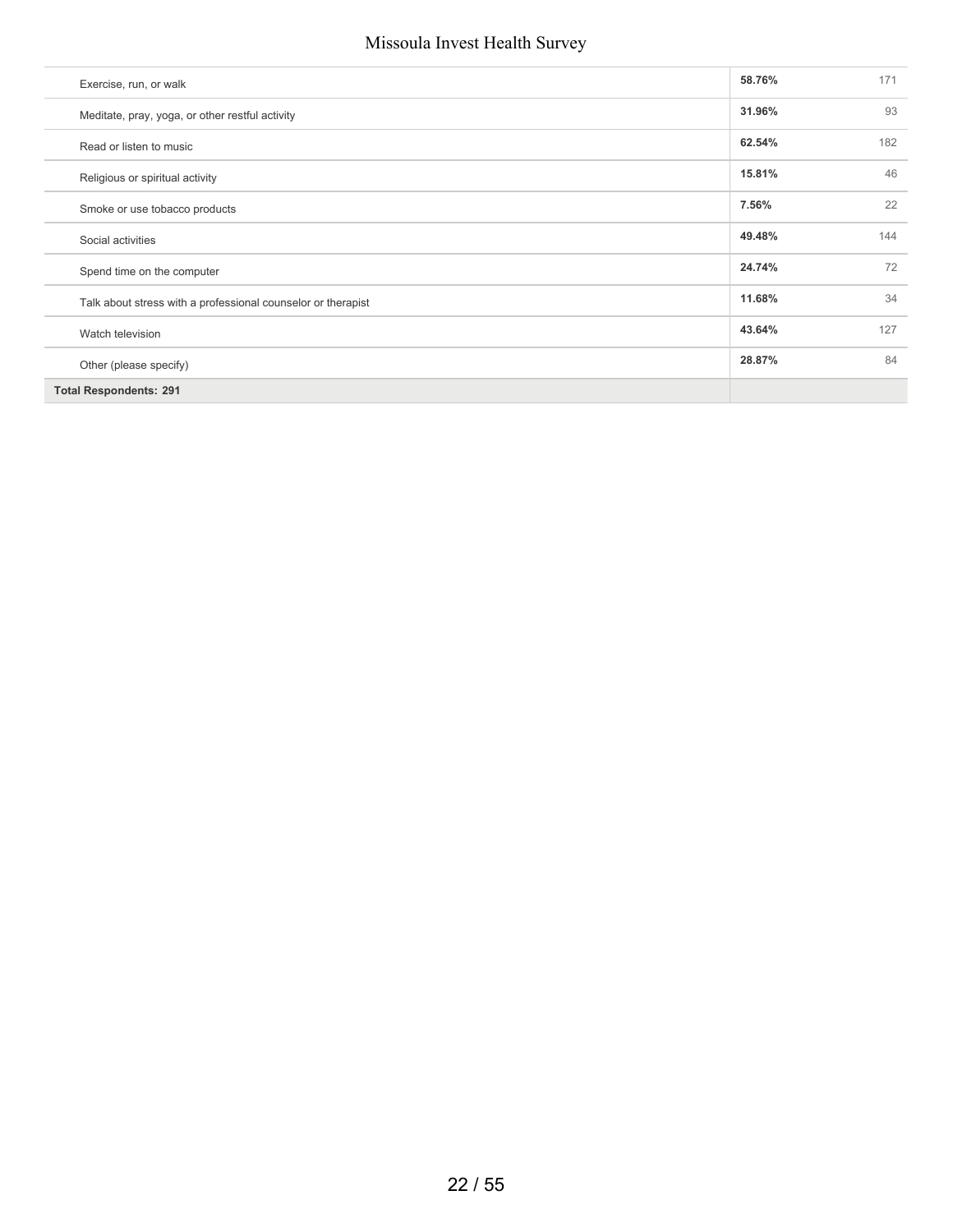# **Q21 Do you own or rent your home?**



| <b>Answer Choices</b> | <b>Responses</b> |     |
|-----------------------|------------------|-----|
| Own                   | 59.73%           | 175 |
| Rent                  | 40.27%           | 118 |
| Total                 |                  | 293 |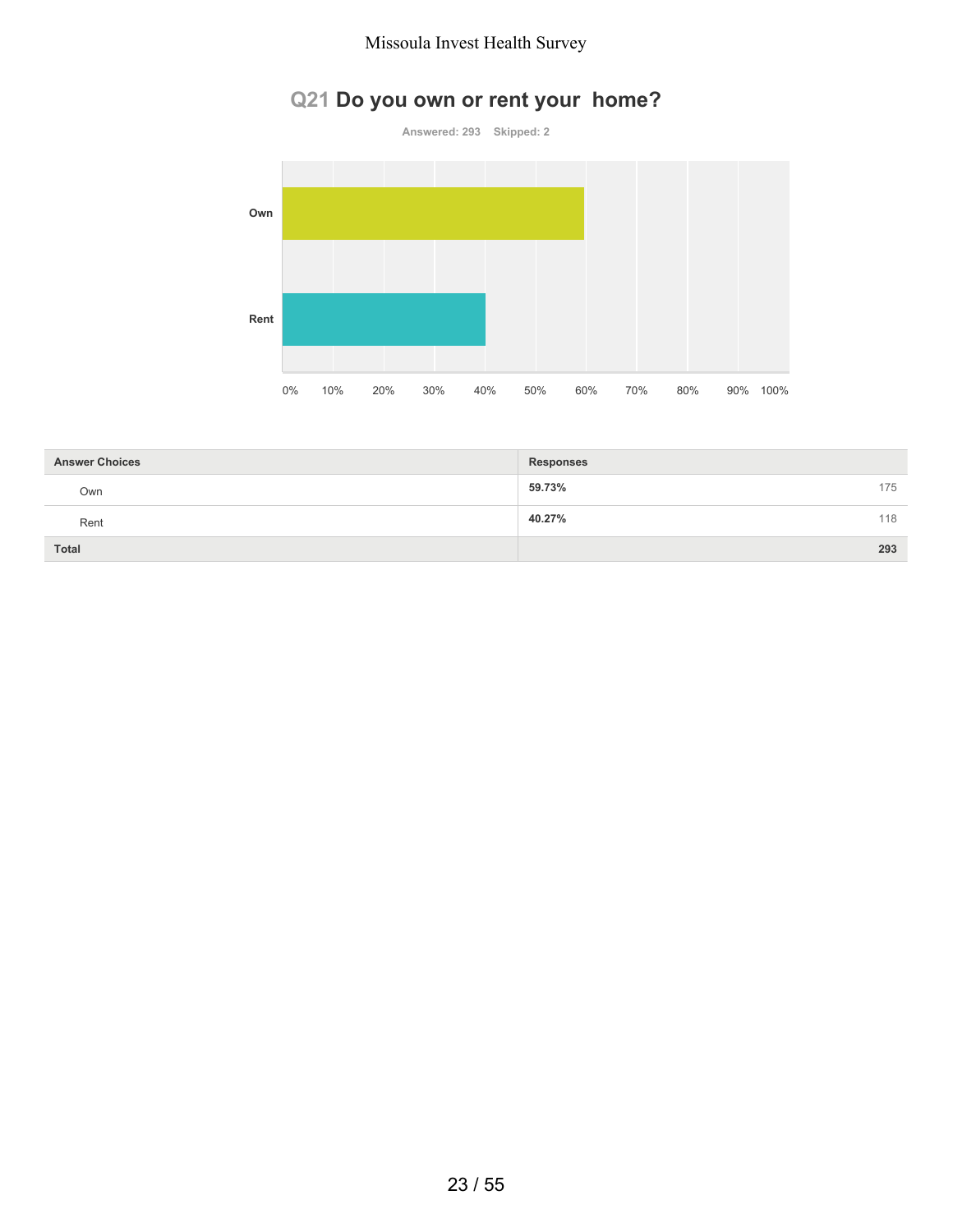## **Q22 How would you describe your home in the winter?**



| <b>Answer Choices</b> | <b>Responses</b>        |
|-----------------------|-------------------------|
| Too cold              | 46<br>15.70%            |
| Comfortable           | 83.62%<br>245           |
| Too warm              | 0.68%<br>$\overline{2}$ |
| <b>Total</b>          | 293                     |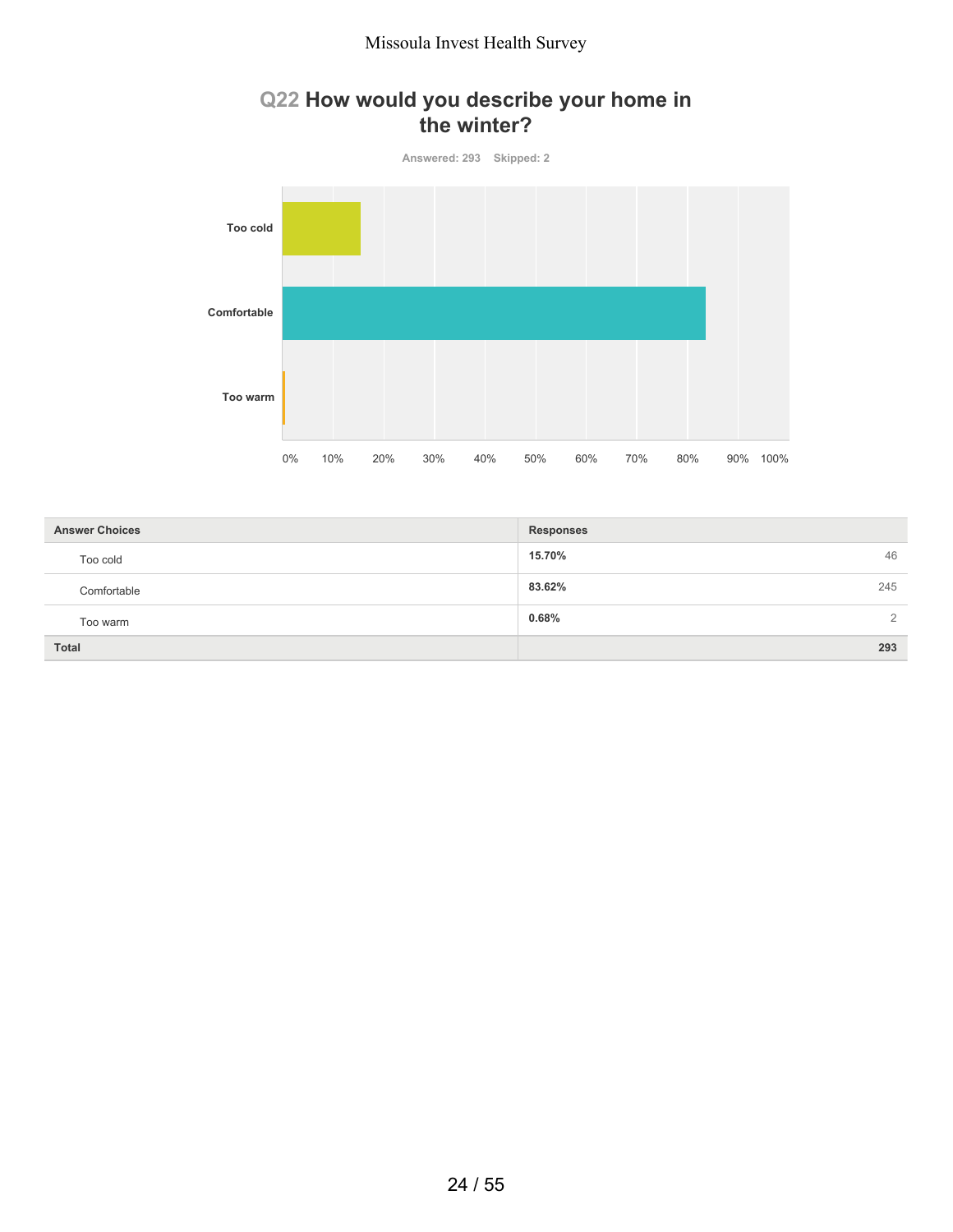## **Q23 How would you describe your home in the summer?**



| <b>Answer Choices</b> | <b>Responses</b> |
|-----------------------|------------------|
| Too cold              | 0.34%            |
| Comfortable           | 73.38%<br>215    |
| Too warm              | 26.28%<br>77     |
| <b>Total</b>          | 293              |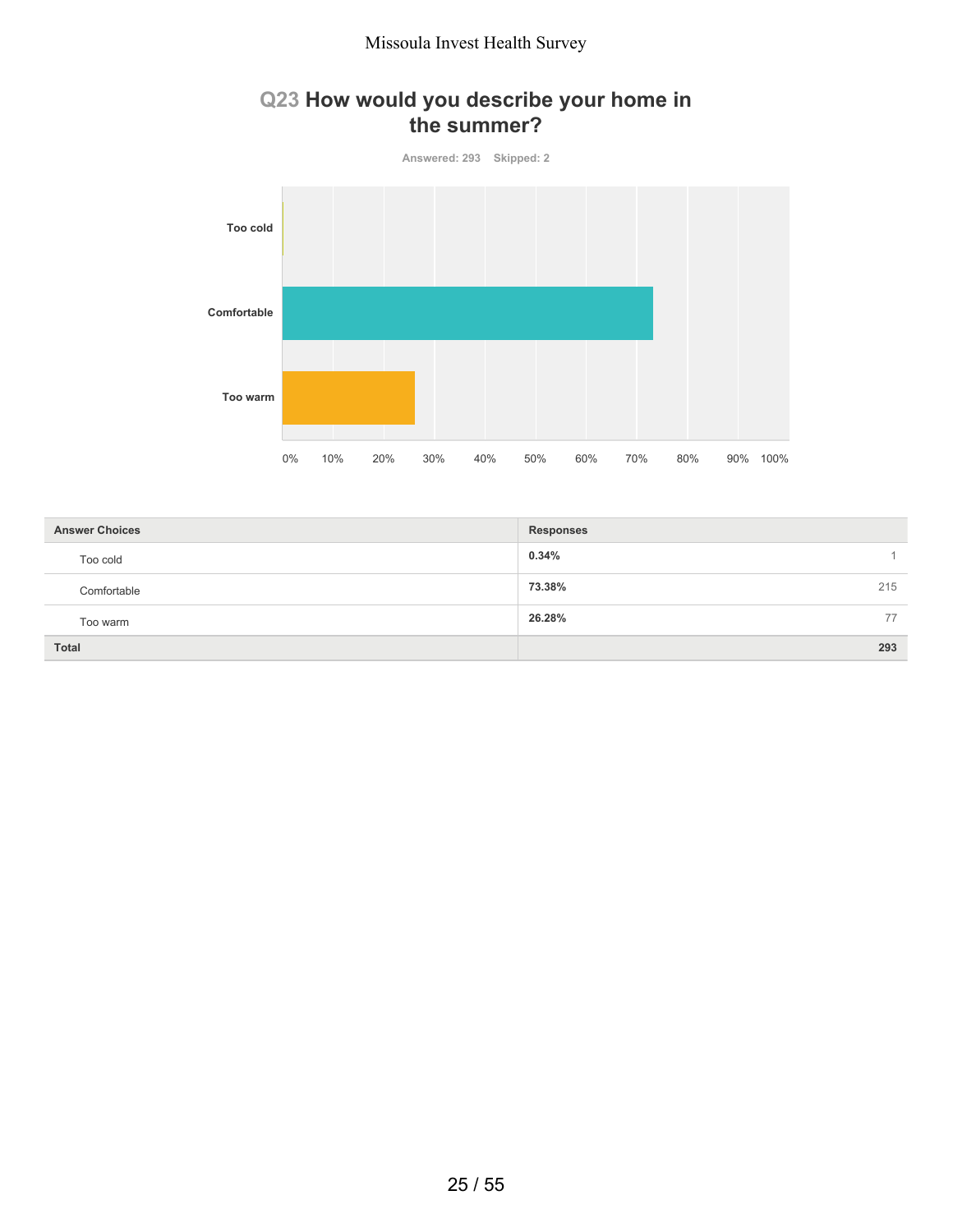## **Q24 How long have you lived in your current home?**



| <b>Answer Choices</b> | <b>Responses</b> |
|-----------------------|------------------|
| Less than 1 year      | 40<br>13.65%     |
| 1-5 years             | 37.54%<br>110    |
| 6-10 years            | 18.77%<br>55     |
| More than 11 years    | 30.03%<br>88     |
| <b>Total</b>          | 293              |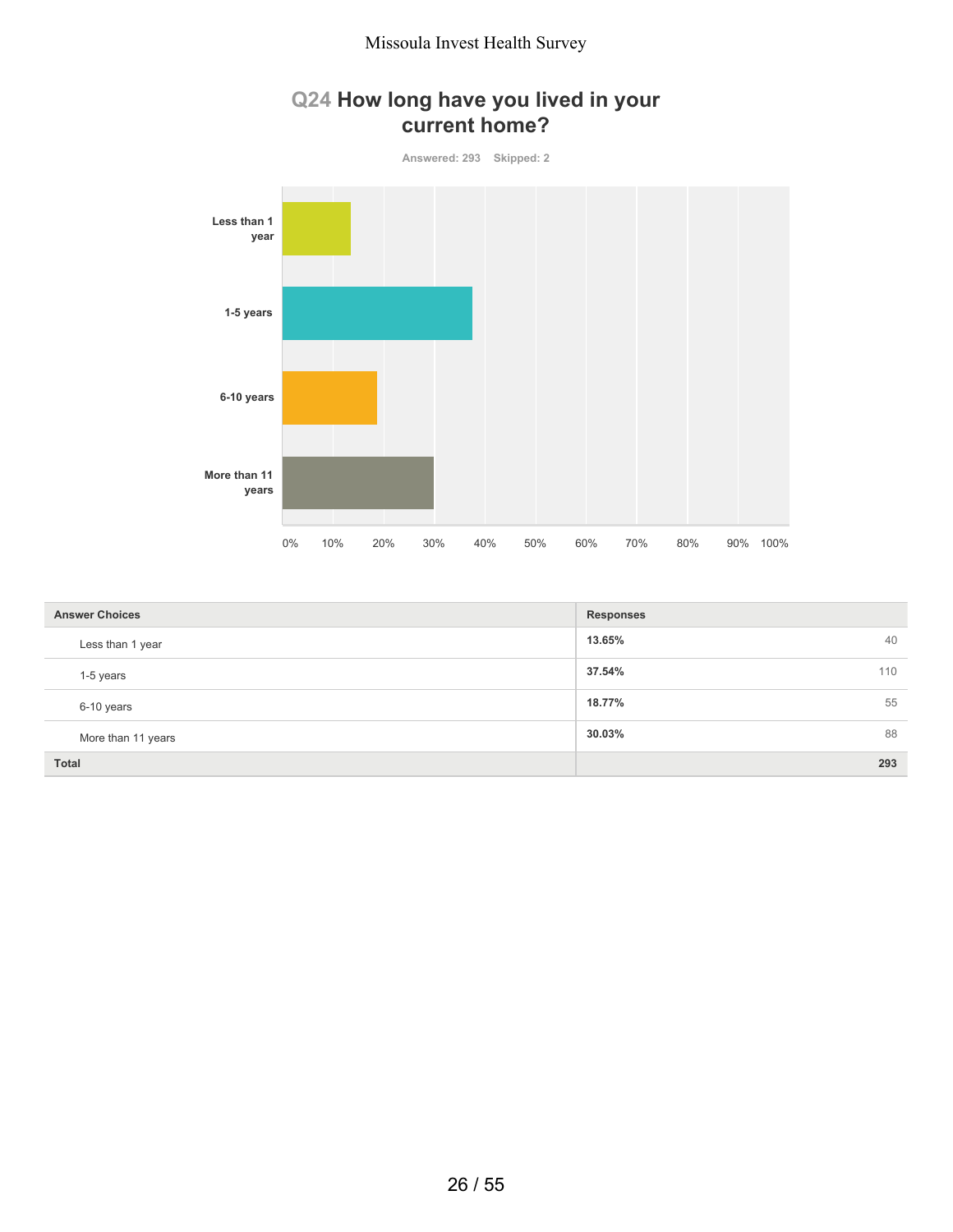## **Q25 What 3 features do you think support physical activity and mental health in your neighborhood? (choose only 3)**



| <b>Answer Choices</b>            | <b>Responses</b> |     |
|----------------------------------|------------------|-----|
| Access to groceries and shopping | 51.92%           | 149 |
| Affordable housing               | 23.69%           | 68  |
| Close to downtown                | 13.24%           | 38  |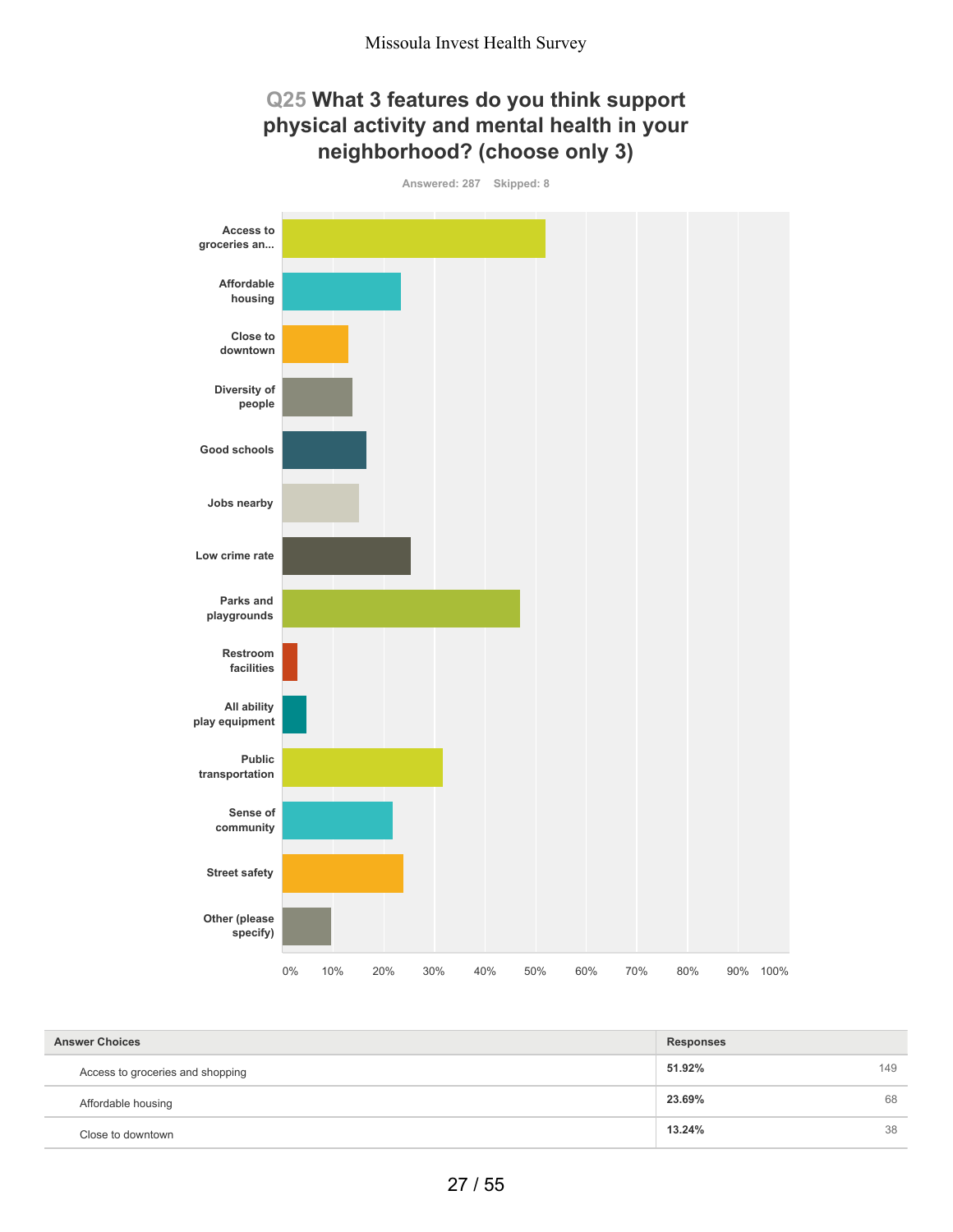| Diversity of people           | 13.94% | 40  |
|-------------------------------|--------|-----|
| Good schools                  | 16.72% | 48  |
| Jobs nearby                   | 15.33% | 44  |
| Low crime rate                | 25.44% | 73  |
| Parks and playgrounds         | 47.04% | 135 |
| Restroom facilities           | 3.14%  | 9   |
| All ability play equipment    | 4.88%  | 14  |
| Public transportation         | 31.71% | 91  |
| Sense of community            | 21.95% | 63  |
| Street safety                 | 24.04% | 69  |
| Other (please specify)        | 9.76%  | 28  |
| <b>Total Respondents: 287</b> |        |     |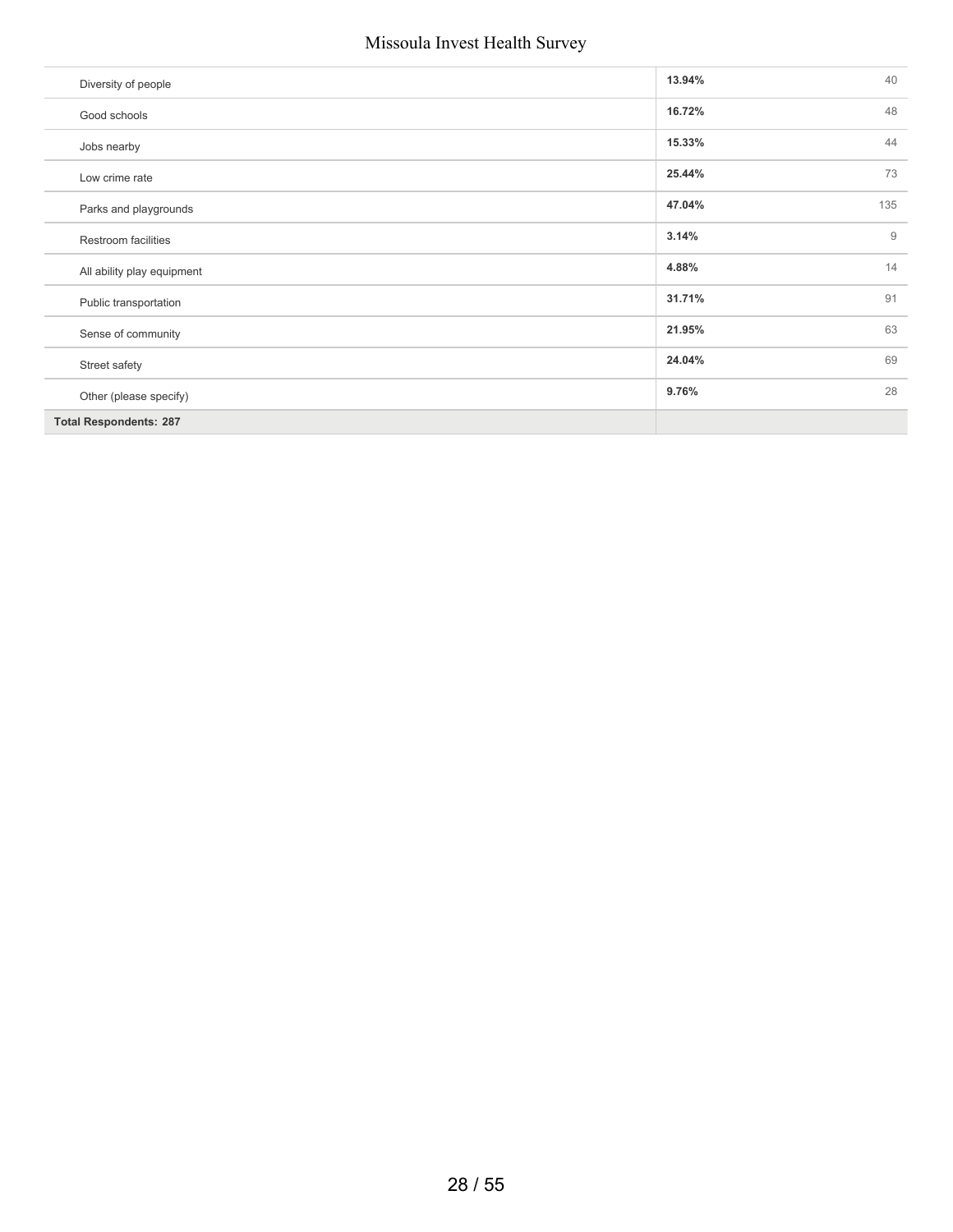#### **Q26 What 3 features does your neighborhood need to better support physical activity and mental health? (Choose only 3)**

**Answered: 277 Skipped: 18**



Access to grocery stores and other shopping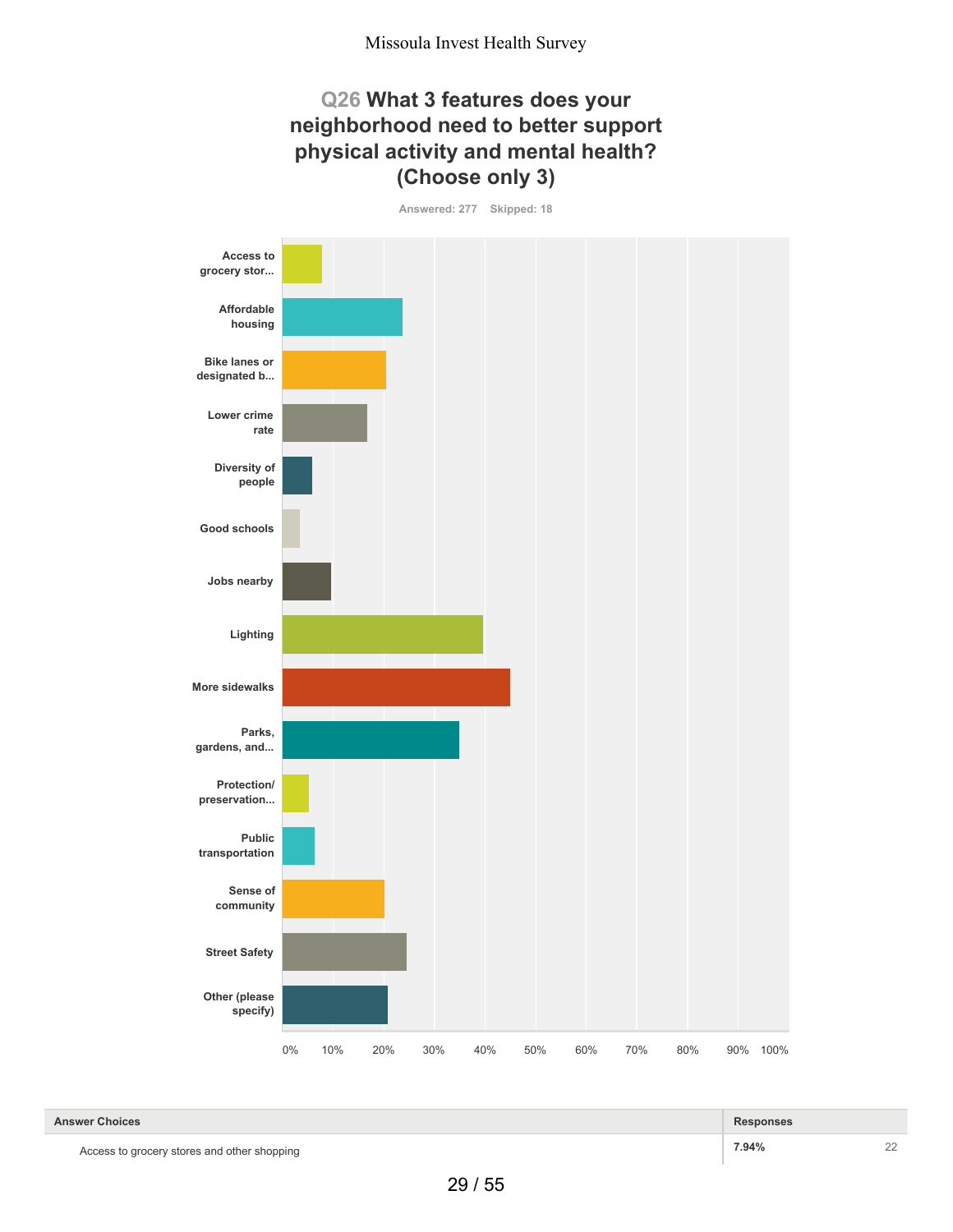| Affordable housing                                        | 23.83% | 66  |
|-----------------------------------------------------------|--------|-----|
| Bike lanes or designated bike routes                      | 20.58% | 57  |
| Lower crime rate                                          | 16.97% | 47  |
| Diversity of people                                       | 6.14%  | 17  |
| Good schools                                              | 3.61%  | 10  |
| Jobs nearby                                               | 9.75%  | 27  |
| Lighting                                                  | 39.71% | 110 |
| More sidewalks                                            | 45.13% | 125 |
| Parks, gardens, and open spaces                           | 35.02% | 97  |
| Protection/ preservation of historic houses and buildings | 5.42%  | 15  |
| Public transportation                                     | 6.50%  | 18  |
| Sense of community                                        | 20.22% | 56  |
| <b>Street Safety</b>                                      | 24.55% | 68  |
| Other (please specify)                                    | 20.94% | 58  |
| <b>Total Respondents: 277</b>                             |        |     |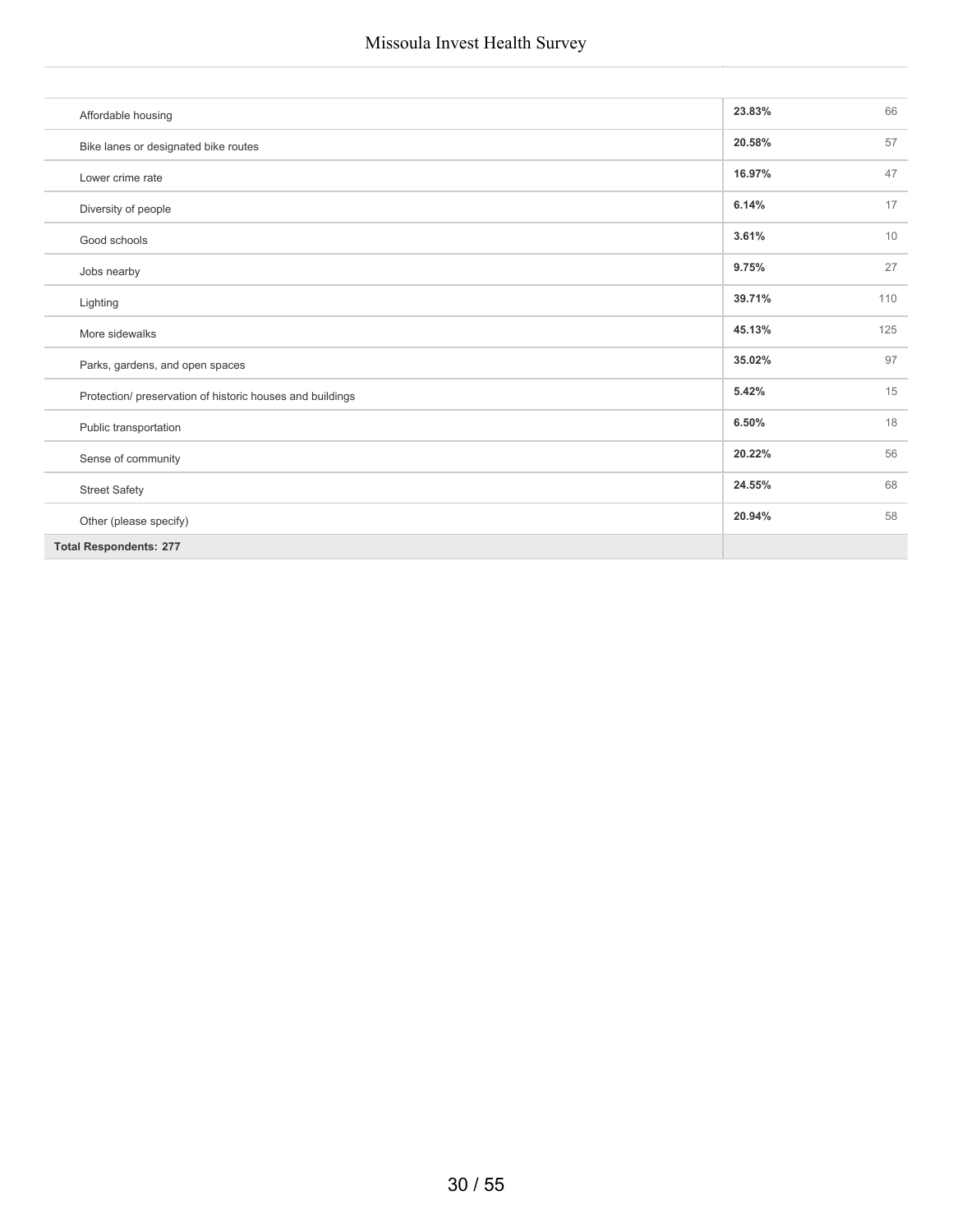

## **Q27 What kinds of activities do you do with your neighbors?**

| <b>Answer Choices</b>              | <b>Responses</b> |
|------------------------------------|------------------|
| Go for walks, hikes, or bike rides | 45<br>15.85%     |
| Childcare                          | 10<br>3.52%      |
| Neighborhood cleanup               | 3.17%<br>9       |
| Parties, meals, talking, ect.      | 86<br>30.28%     |
| Plan neighborhood activities       | 5<br>1.76%       |
| Yard work and home repair          | 68<br>23.94%     |
| None of the above                  | 136<br>47.89%    |
| Other (please specify)             | 24<br>8.45%      |
| <b>Total Respondents: 284</b>      |                  |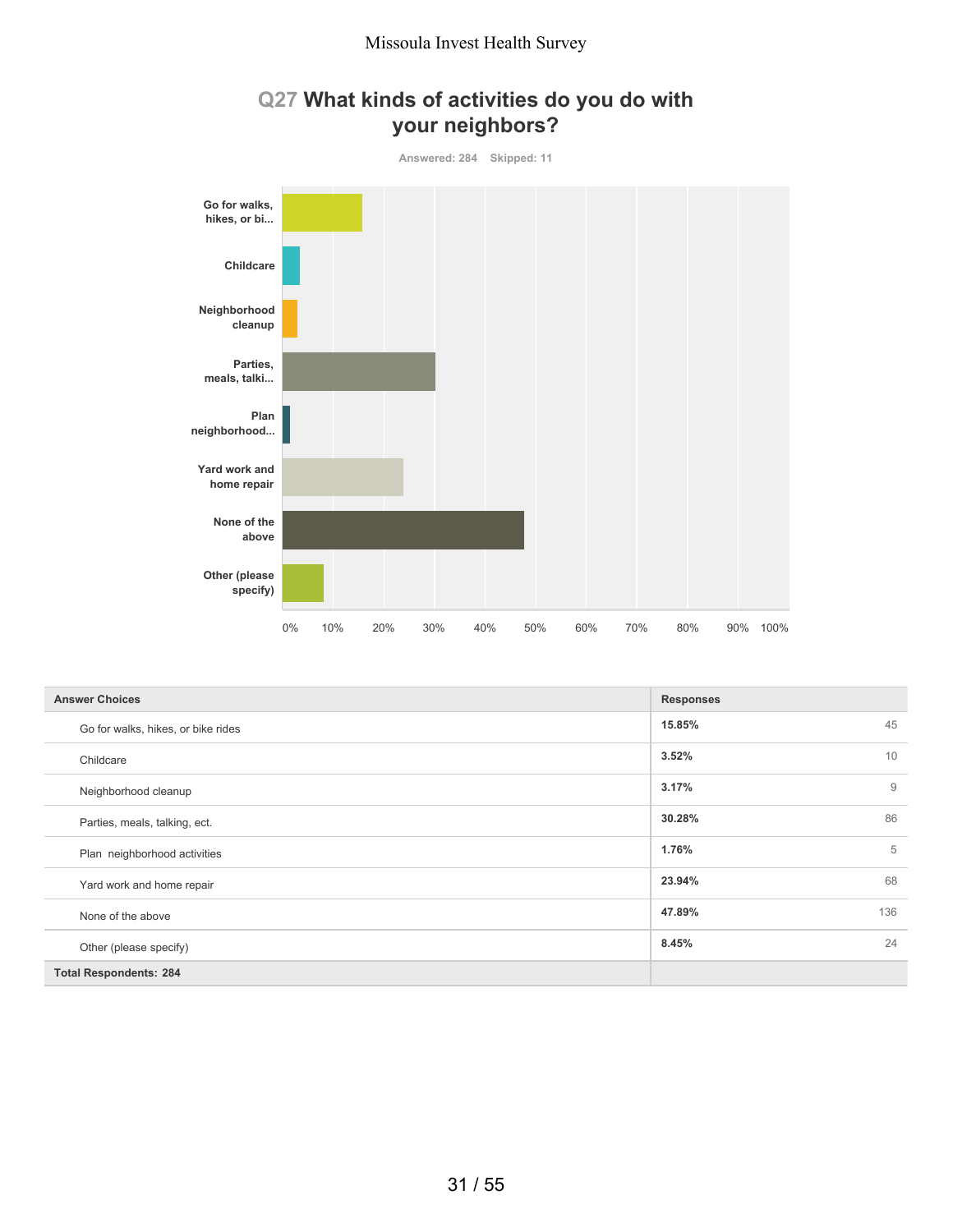# **Q28 Do you grow some of your own food?**



| <b>Answer Choices</b> | <b>Responses</b> |     |
|-----------------------|------------------|-----|
| Yes                   | 48.75%           | 137 |
| <b>No</b>             | 51.25%           | 144 |
| <b>Total</b>          |                  | 281 |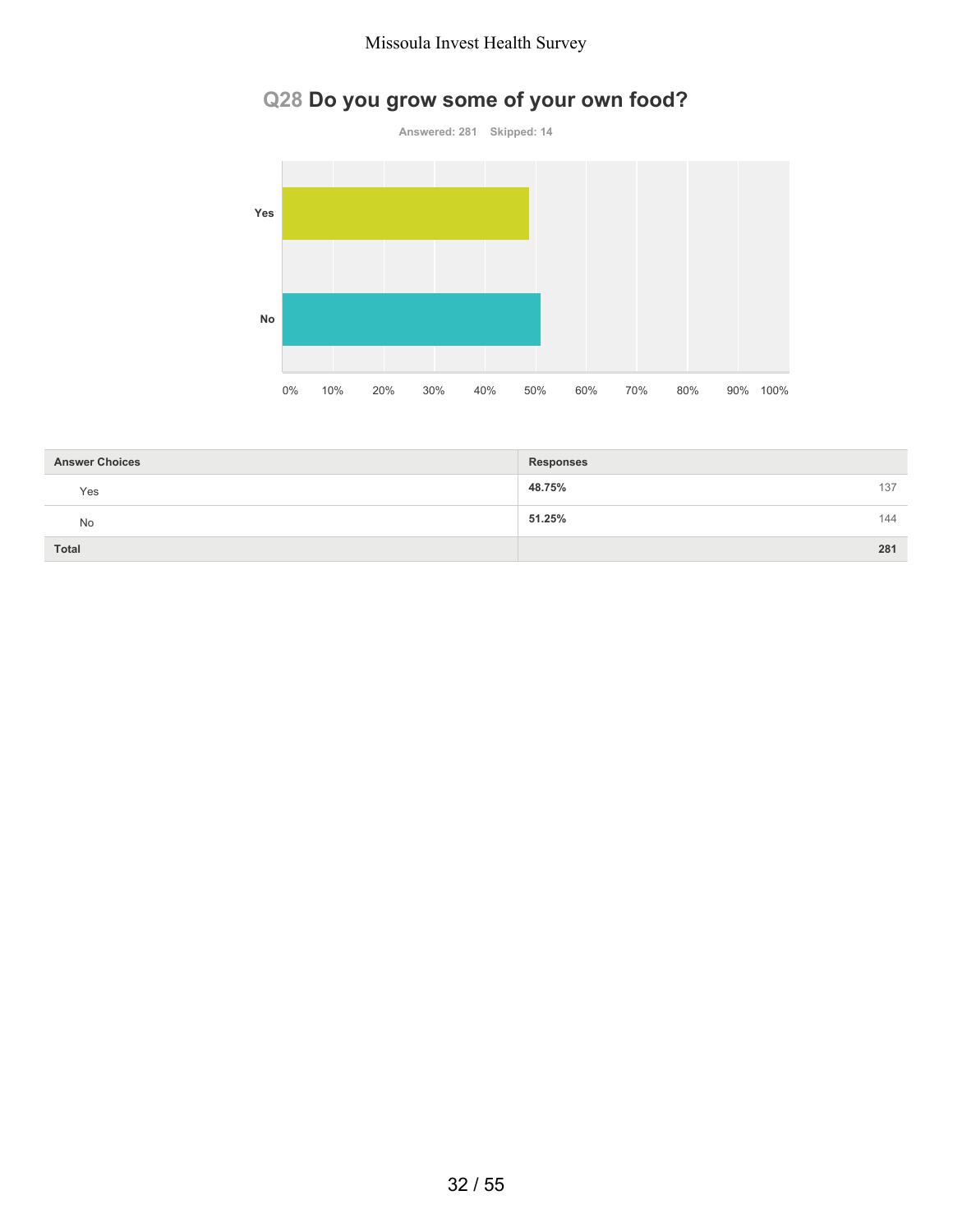## **Q29 During the last 12 months, have you gone to a supermarket or grocery store with 5 blocks of your home?**



| <b>Answer Choices</b> | <b>Responses</b> |
|-----------------------|------------------|
| Yes                   | 57.14%<br>160    |
| No                    | 42.86%<br>120    |
| <b>Total</b>          | 280              |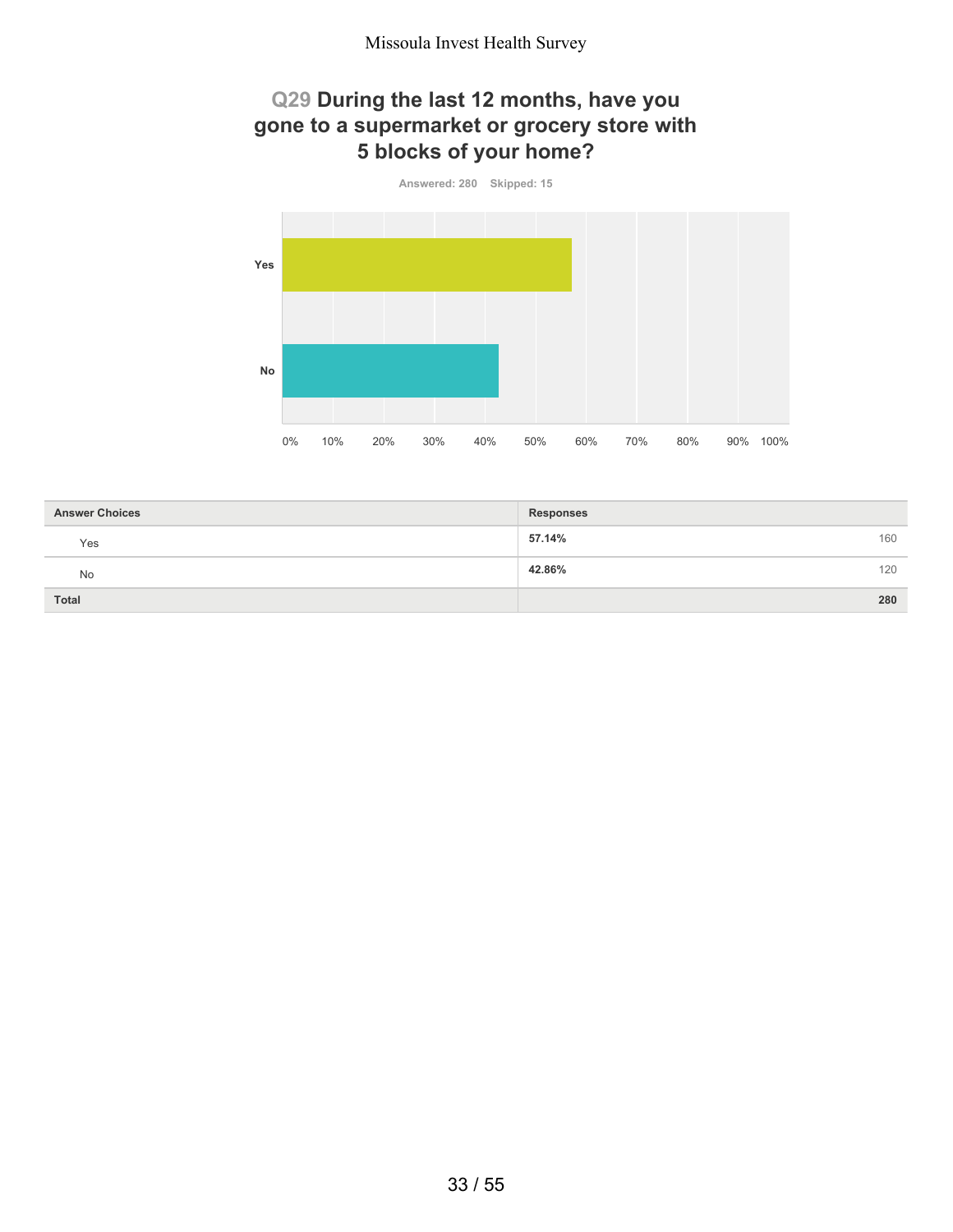## **Q30 Think about the businesses and services in your neighborhood. Which of them do you currently use? (check all that apply)**



| <b>Answer Choices</b>            | <b>Responses</b> |     |
|----------------------------------|------------------|-----|
| Auto repair                      | 21.53%           | 59  |
| Gas station or Convenience store | 67.88%           | 186 |
| Food Co-op                       | 9.12%            | 25  |
| Retail grocery                   | 73.36%           | 201 |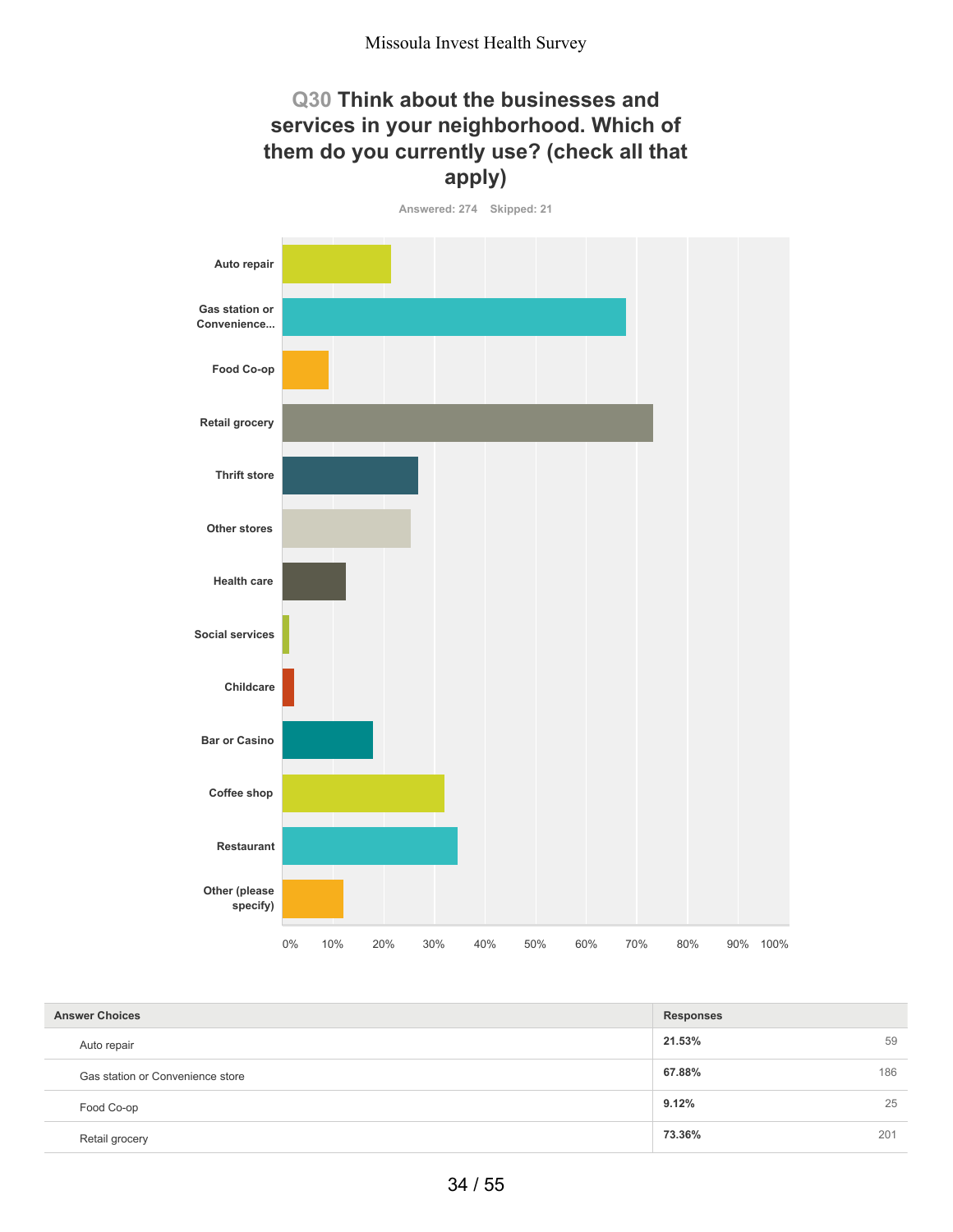| Thrift store                  | 27.01% | 74             |
|-------------------------------|--------|----------------|
| Other stores                  | 25.55% | 70             |
| Health care                   | 12.77% | 35             |
| Social services               | 1.46%  | $\overline{4}$ |
| Childcare                     | 2.55%  | $\overline{7}$ |
| Bar or Casino                 | 17.88% | 49             |
| Coffee shop                   | 32.12% | 88             |
| Restaurant                    | 34.67% | 95             |
| Other (please specify)        | 12.04% | 33             |
| <b>Total Respondents: 274</b> |        |                |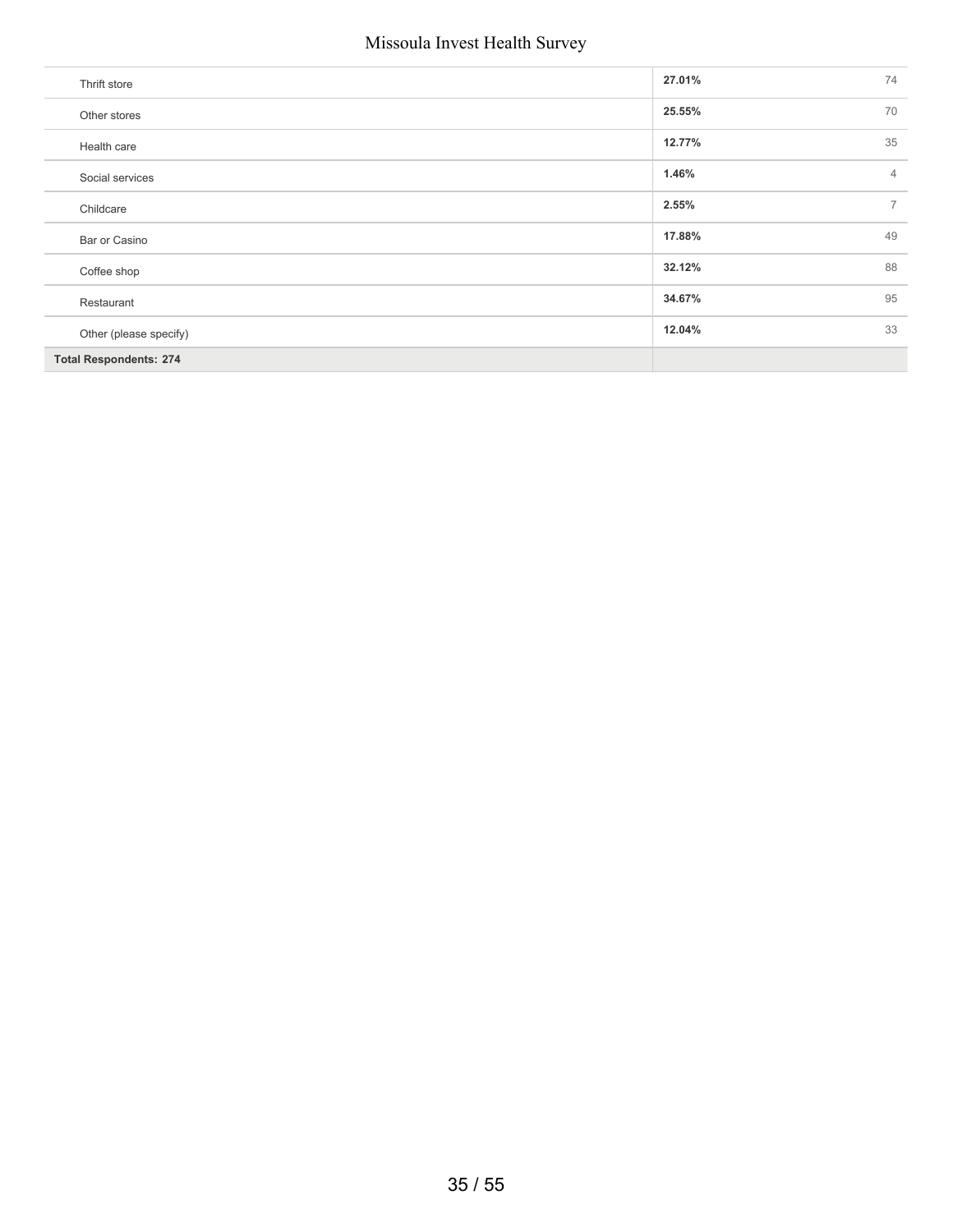**Q31 Which of these types of businesses and services would you like to see in your neighborhood? (check all that apply)**

**Answered: 234 Skipped: 61**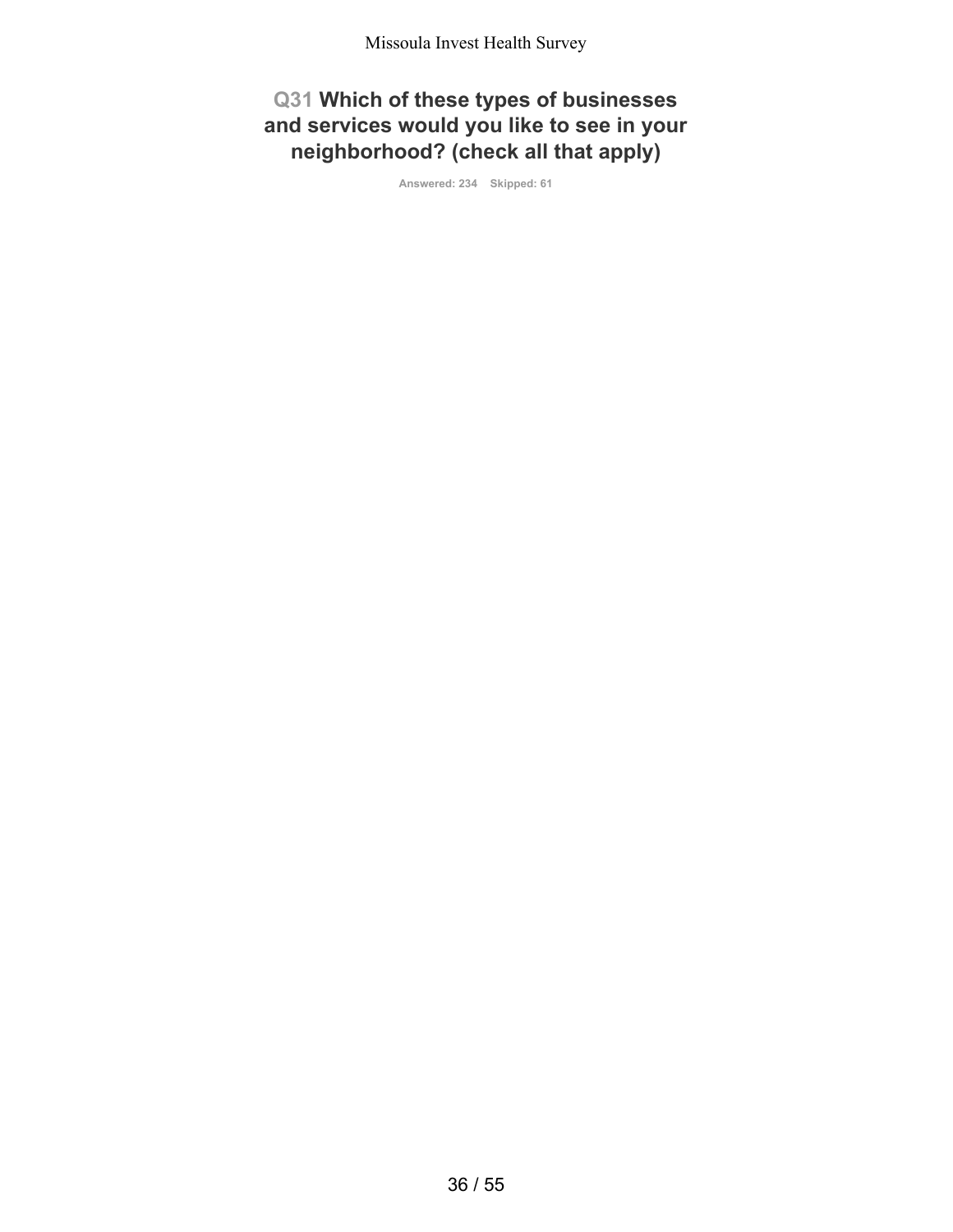

| <b>Answer Choices</b> | <b>Responses</b> |  |
|-----------------------|------------------|--|
| Auto repair           | 2.99%            |  |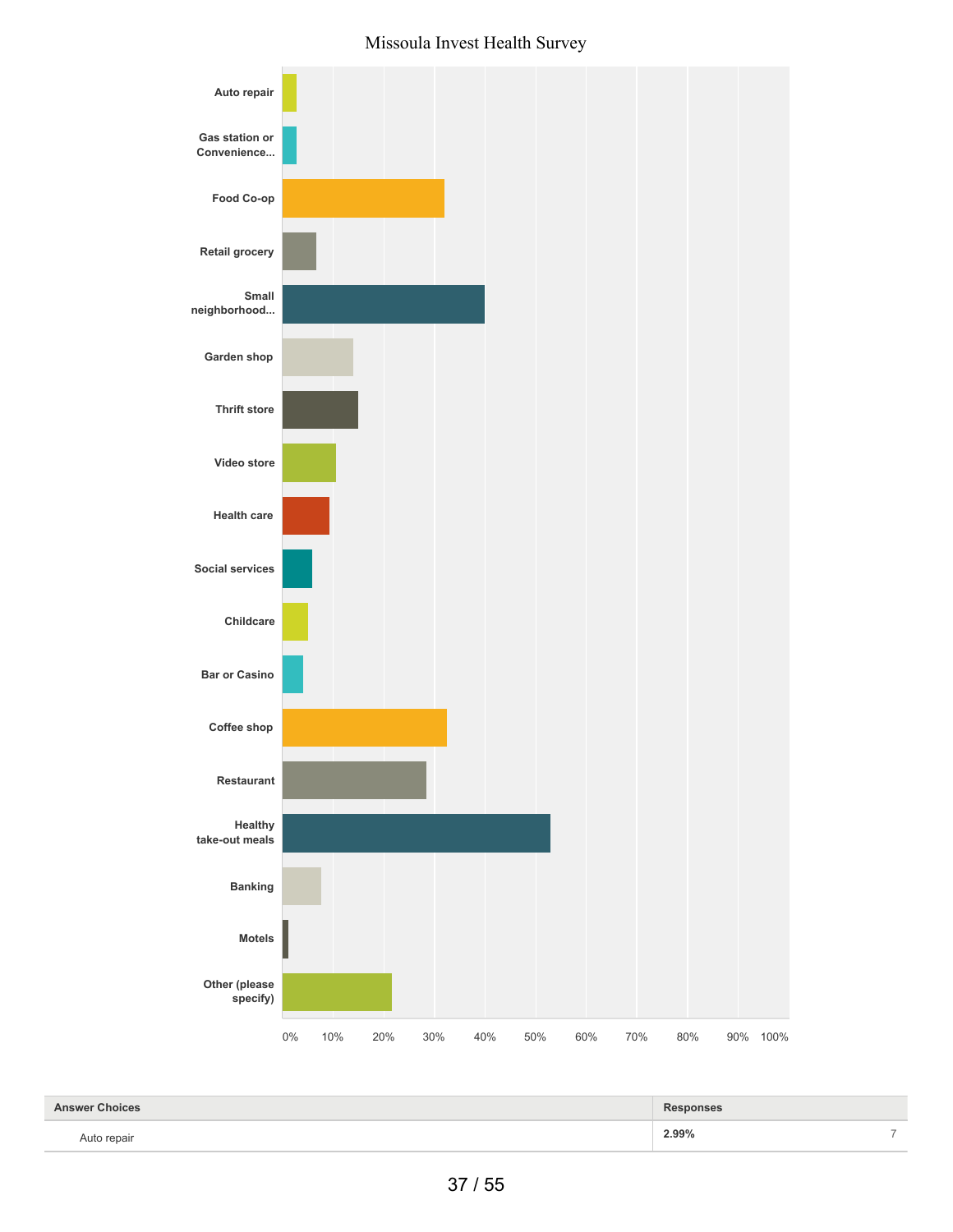| Gas station or Convenience store | 2.99%  | $\overline{7}$ |
|----------------------------------|--------|----------------|
| Food Co-op                       | 32.05% | 75             |
| Retail grocery                   | 6.84%  | 16             |
| Small neighborhood grocery       | 40.17% | 94             |
| Garden shop                      | 14.10% | 33             |
| Thrift store                     | 14.96% | 35             |
| Video store                      | 10.68% | 25             |
| Health care                      | 9.40%  | 22             |
| Social services                  | 5.98%  | 14             |
| Childcare                        | 5.13%  | 12             |
| Bar or Casino                    | 4.27%  | 10             |
| Coffee shop                      | 32.48% | 76             |
| Restaurant                       | 28.63% | 67             |
| Healthy take-out meals           | 52.99% | 124            |
| Banking                          | 7.69%  | 18             |
| Motels                           | 1.28%  | $\mathfrak{Z}$ |
| Other (please specify)           | 21.79% | 51             |
| <b>Total Respondents: 234</b>    |        |                |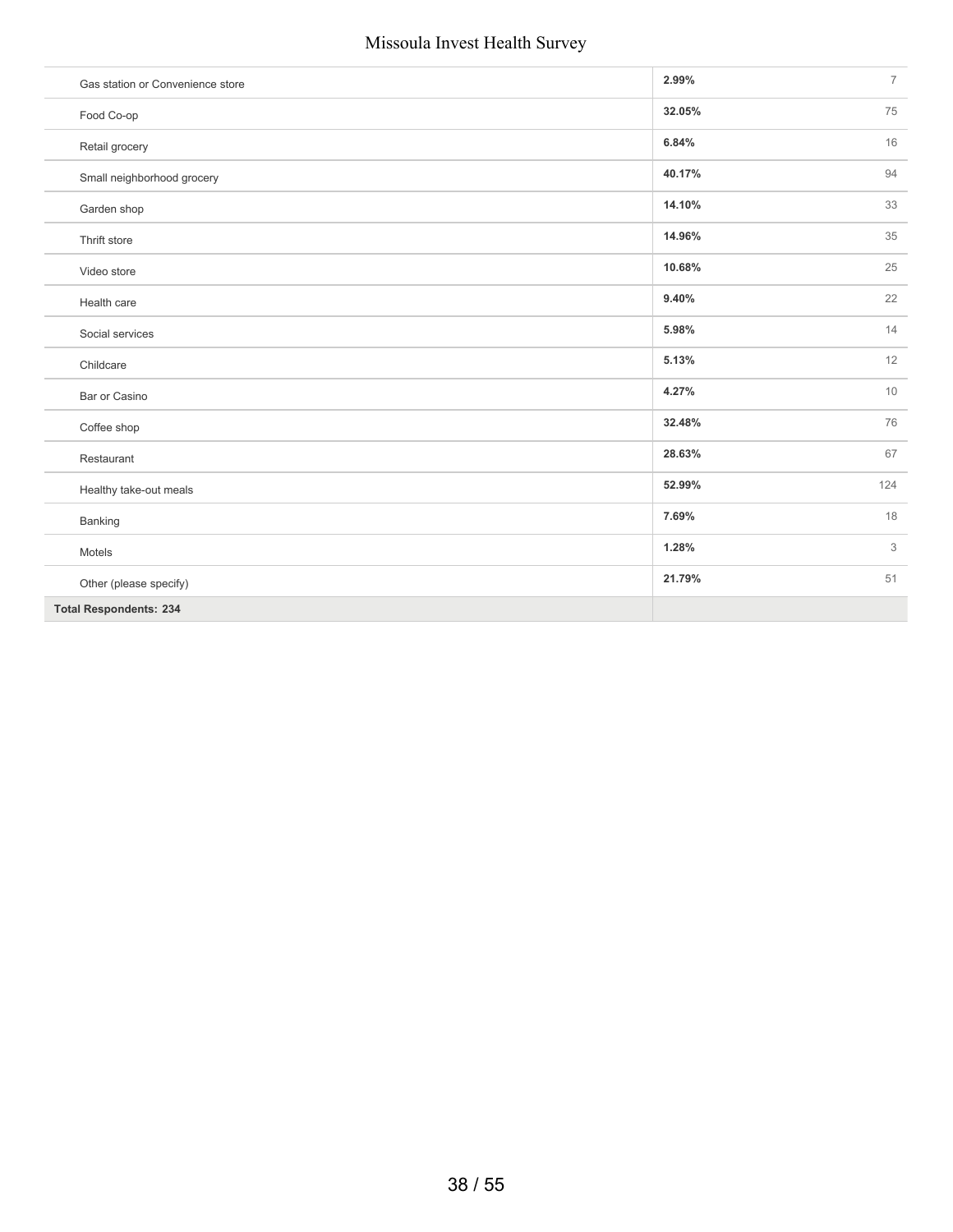## **Q32 What 3 social activities do you think would best support physical activity and mental health in your neighborhood? (choose only 3)**



| <b>Answer Choices</b>                             | <b>Responses</b> |
|---------------------------------------------------|------------------|
| After-school programs                             | 40.56%<br>101    |
| Car loan or sharing programs                      | 26<br>10.44%     |
| Childcare co-op                                   | 36<br>14.46%     |
| Community center with space for physical activity | 61.85%<br>154    |
| Dance, drama, or art programs                     | 76<br>30.52%     |
| Preschool programs                                | 36<br>14.46%     |
| Senior programs                                   | 87<br>34.94%     |
| Teen programs                                     | 53<br>21.29%     |
| Other (please specify)                            | 12.45%<br>31     |
| <b>Total Respondents: 249</b>                     |                  |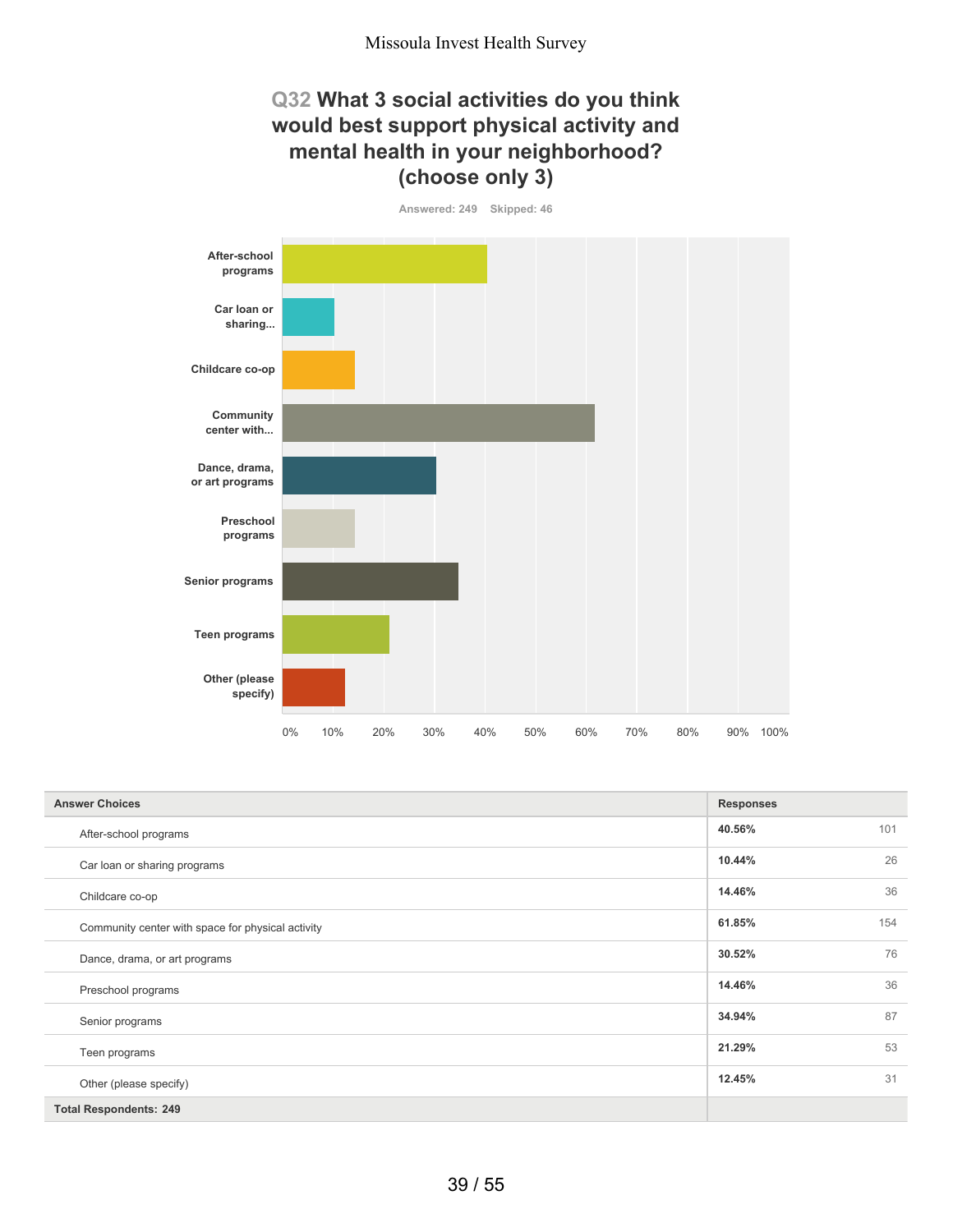## **Q33 During the last 12 months, how often did you use each of the following near where you live:**



|                              | Often  | <b>Sometimes</b> | Rarely | <b>Never</b> | Not near me | <b>Total</b> | <b>Weighted Average</b> |
|------------------------------|--------|------------------|--------|--------------|-------------|--------------|-------------------------|
| Public transportation        | 10.70% | 14.76%           | 16.61% | 56.09%       | 1.85%       |              |                         |
|                              | 29     | 40               | 45     | 152          | 5           | 271          | 3.24                    |
| Sidewalks                    | 59.34% | 24.54%           | 6.23%  | 4.76%        | 5.13%       |              |                         |
|                              | 162    | 67               | 17     | 13           | 14          | 273          | 1.72                    |
| <b>Bike lanes</b>            | 26.77% | 15.24%           | 13.01% | 38.66%       | 6.32%       |              |                         |
|                              | 72     | 41               | 35     | 104          | 17          | 269          | 2.83                    |
| Recreational paths or trails | 42.07% | 27.68%           | 7.38%  | 16.97%       | 5.90%       |              |                         |
|                              | 114    | 75               | 20     | 46           | 16          | 271          | 2.17                    |
| Local streets and roads      | 88.17% | 6.81%            | 2.87%  | 2.15%        | $0.00\%$    |              |                         |
|                              | 246    | 19               | 8      | 6            | $\Omega$    | 279          | 1.19                    |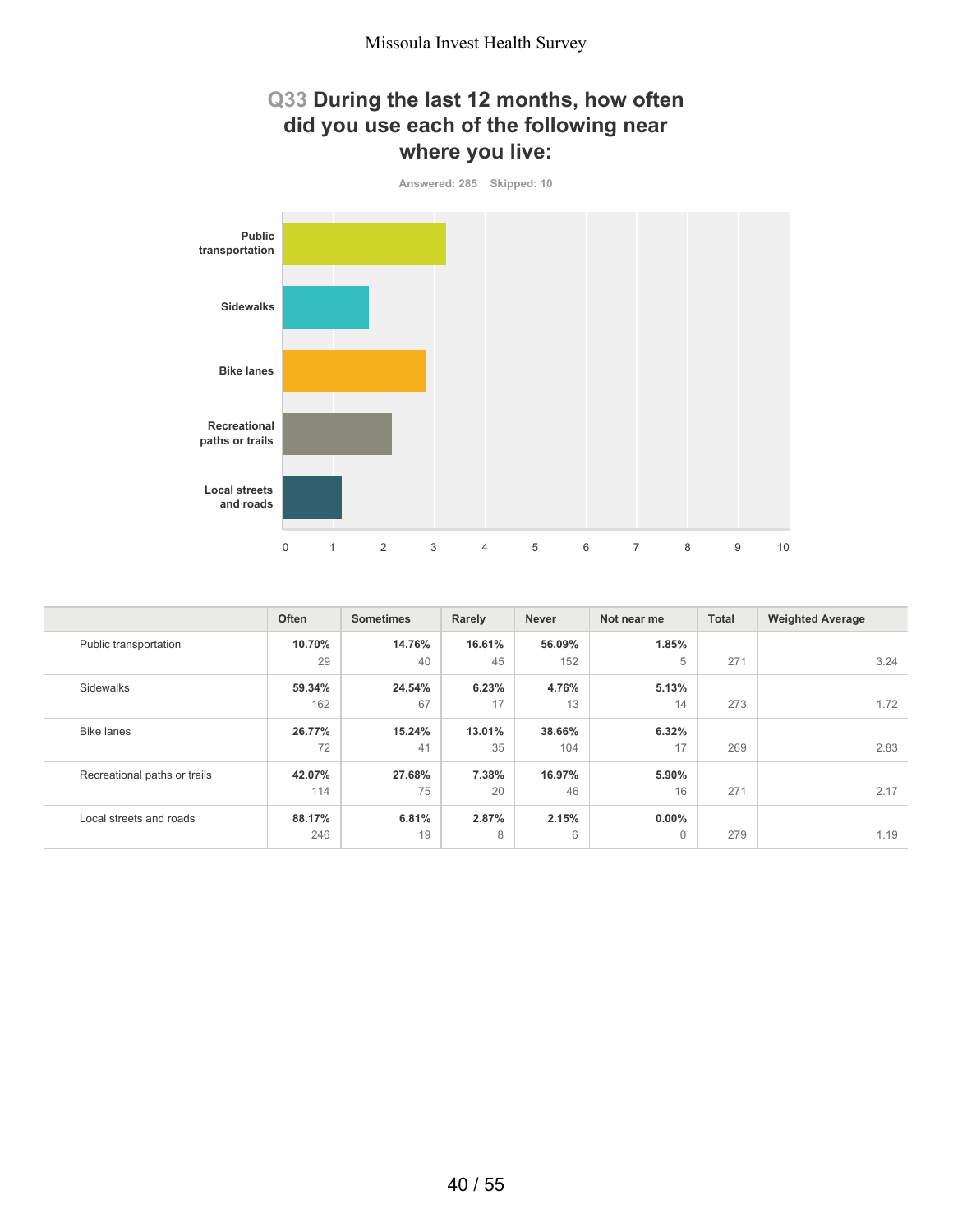## **Q34 During the last 12 months, have you gone to a park, playground, or other green space?**



| <b>Answer Choices</b> | <b>Responses</b> |
|-----------------------|------------------|
| Yes                   | 83.94%<br>230    |
| No                    | 16.06%<br>44     |
| <b>Total</b>          | 274              |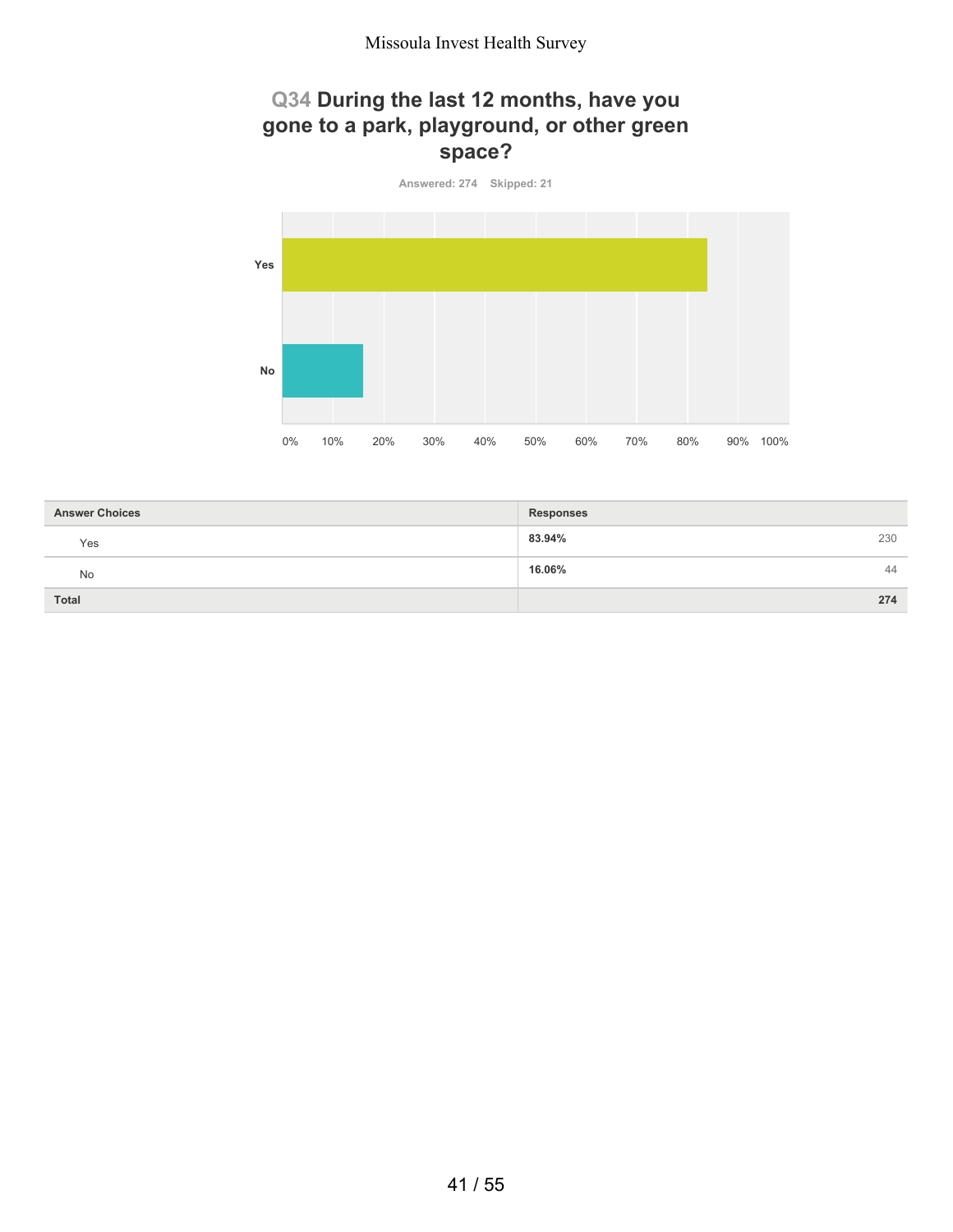#### **Q35 If you answered NO, what is the major reason you did not go to a park, playground, or green space? (if you answered yes to the previous question, please skip this question)**

**Answered: 49 Skipped: 246**

**There are no place like t... I am not interested i... I have no way of getting... It is not safe there Other (please specify)** 0% 10% 20% 30% 40% 50% 60% 70% 80% 90% 100%

| <b>Answer Choices</b>                | <b>Responses</b> |    |
|--------------------------------------|------------------|----|
| There are no place like that near me | 12.24%           | 6  |
| I am not interested in going         | 46.94%           | 23 |
| I have no way of getting there       | 10.20%           | 5  |
| It is not safe there                 | 2.04%            |    |
| Other (please specify)               | 28.57%           | 14 |
| <b>Total</b>                         |                  | 49 |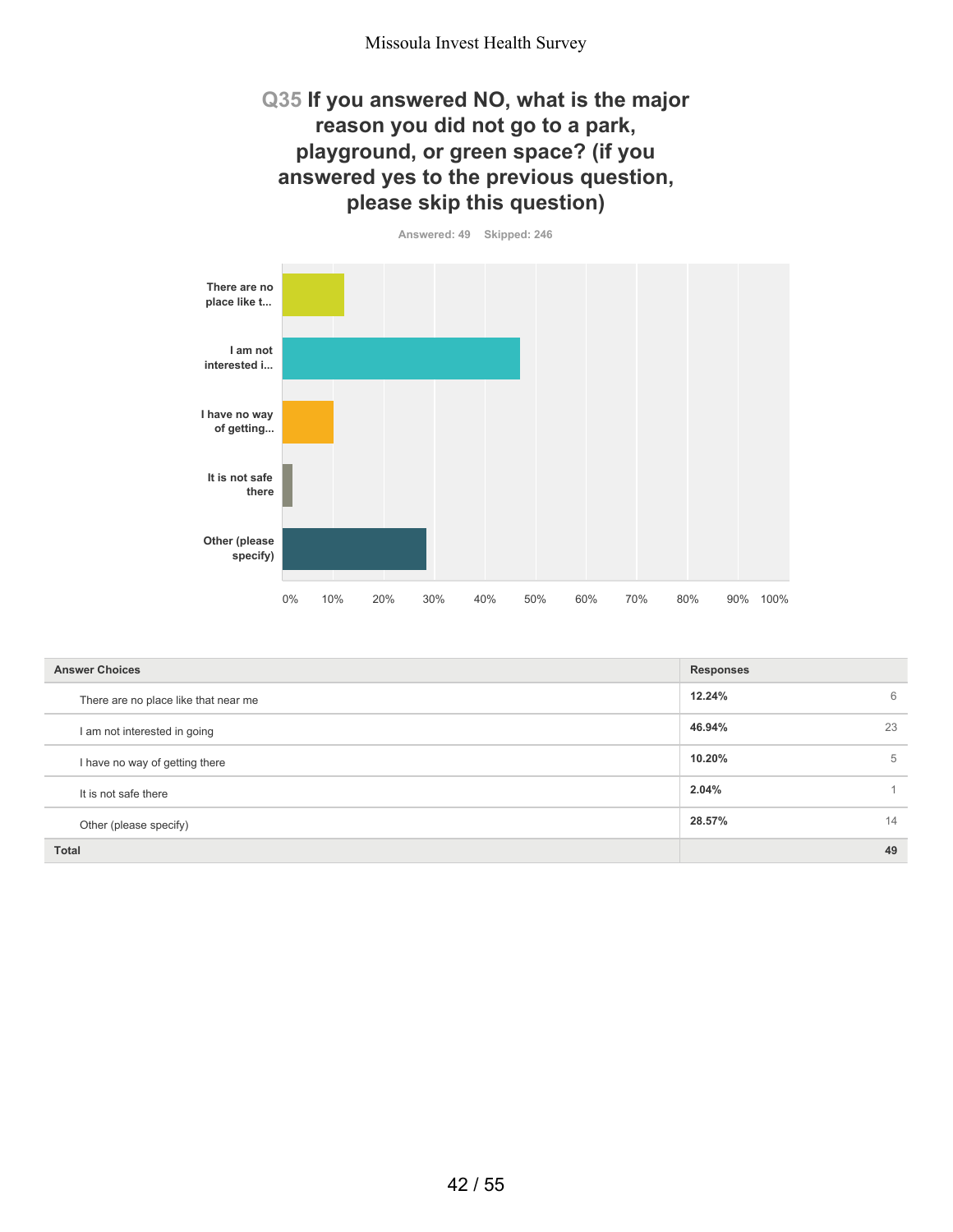#### **Q36 What 3 improvements to park and recreation facilities do you think would best support physical activity and mental health in your neighborhood? (choose only 3)**





| <b>Answer Choices</b> | <b>Responses</b> |               |
|-----------------------|------------------|---------------|
| Baseball fields<br>.  | 4.87%            | $\sim$<br>- 1 |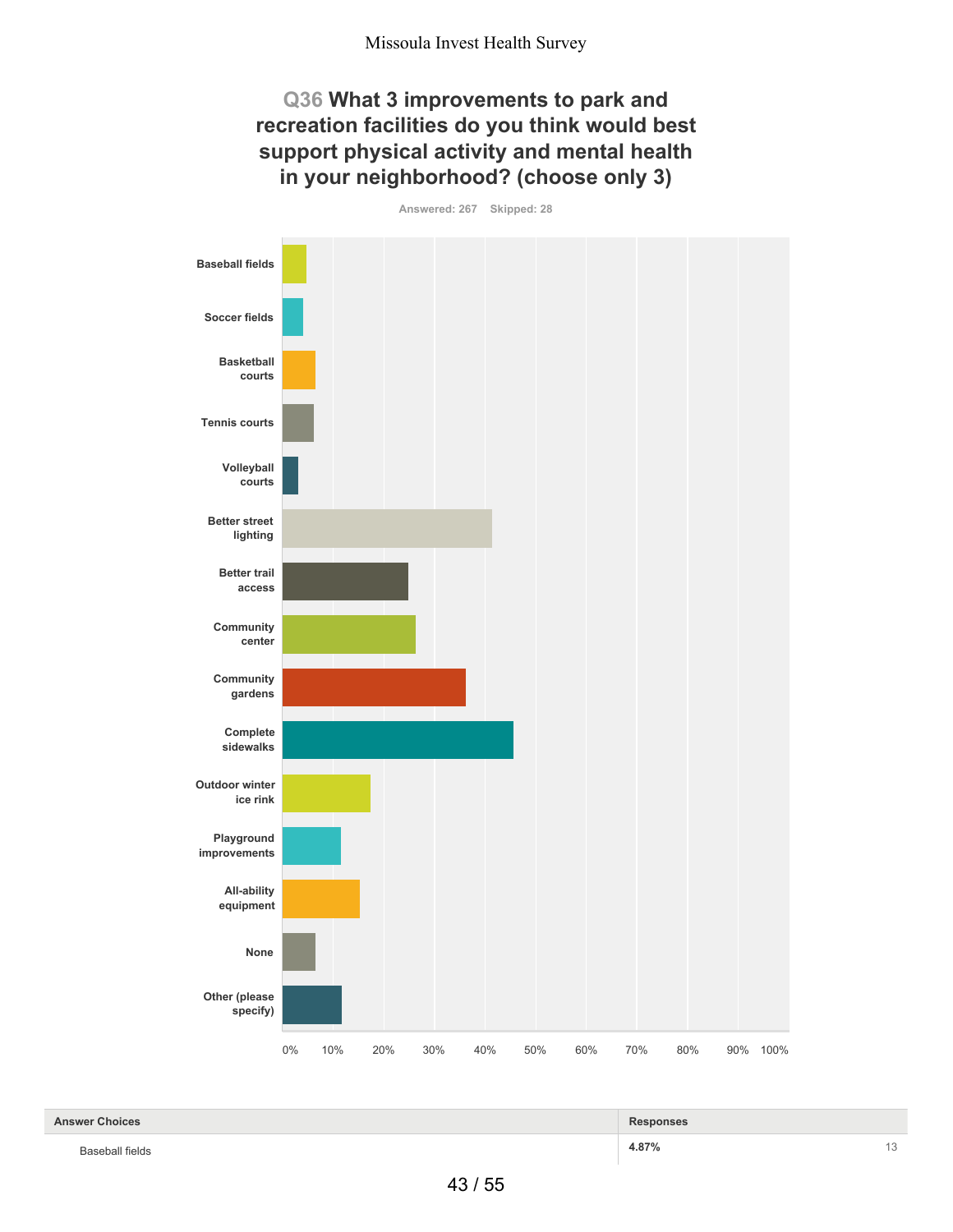| Soccer fields                 | 4.12%<br>11           |
|-------------------------------|-----------------------|
| <b>Basketball courts</b>      | 18<br>6.74%           |
| Tennis courts                 | 6.37%<br>17           |
| Volleyball courts             | 3.37%<br>$\mathsf{9}$ |
| Better street lighting        | 41.57%<br>111         |
| Better trail access           | 67<br>25.09%          |
| Community center              | 71<br>26.59%          |
| Community gardens             | 97<br>36.33%          |
| Complete sidewalks            | 122<br>45.69%         |
| Outdoor winter ice rink       | 47<br>17.60%          |
| Playground improvements       | 11.61%<br>31          |
| All-ability equipment         | 15.36%<br>41          |
| None                          | 18<br>6.74%           |
| Other (please specify)        | 11.99%<br>32          |
| <b>Total Respondents: 267</b> |                       |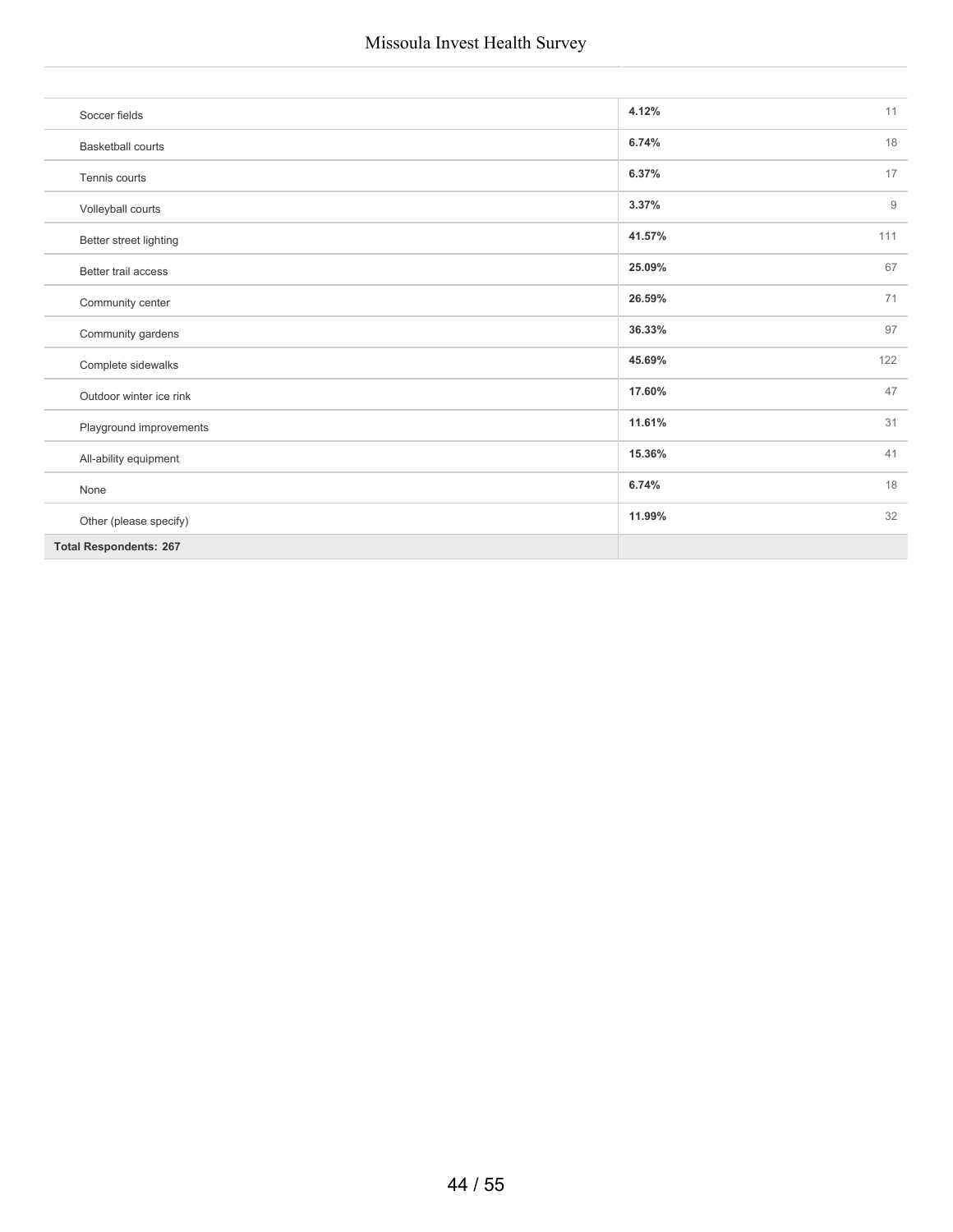

#### **Q37 What form of transportation do you use the most?**

| <b>Answer Choices</b>  | <b>Responses</b>           |
|------------------------|----------------------------|
| Bicycle                | 30<br>10.95%               |
| <b>Bus</b>             | 4.74%<br>13                |
| Car                    | 77.74%<br>213              |
| Car pool               | 1.46%<br>$\overline{4}$    |
| Motorcycle or scooter  | $\overline{0}$<br>$0.00\%$ |
| Walking                | 5<br>1.82%                 |
| Other (please specify) | $\overline{9}$<br>3.28%    |
| Total                  | 274                        |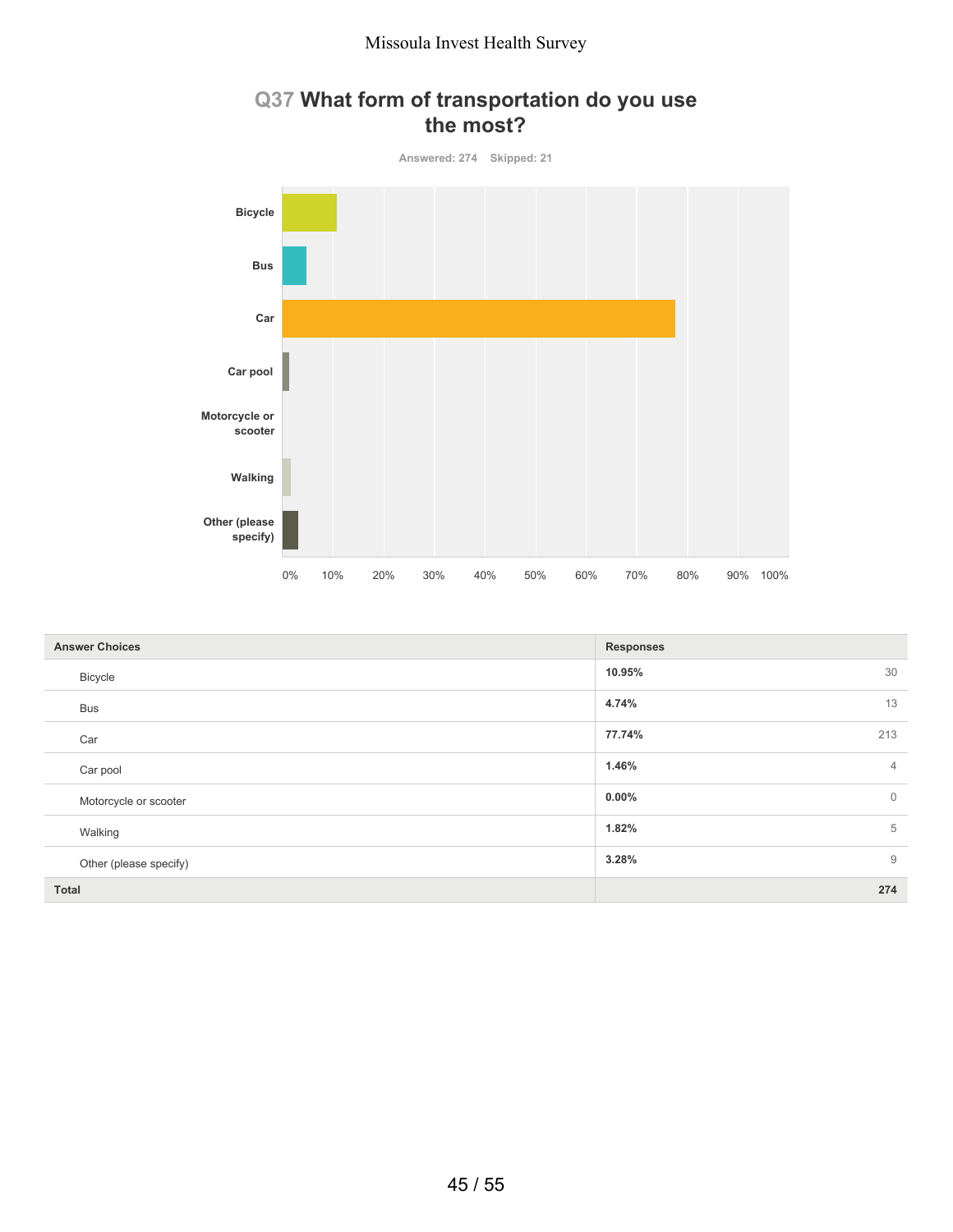## **Q38 What factors make it difficult for you to bike, walk and bus?**



| (no label)  |                      |                            |                           |                            |                                              |                           |                                           |                                    |              |
|-------------|----------------------|----------------------------|---------------------------|----------------------------|----------------------------------------------|---------------------------|-------------------------------------------|------------------------------------|--------------|
|             | It takes<br>too long | I feel<br>unsafe<br>biking | I am always<br>in a hurry | I do not<br>have a<br>bike | <b>Unplowed streets</b><br>make it difficult | There are no<br>sidewalks | <b>Bus schedules</b><br>don't work for me | I do not know the<br>bus schedules | <b>Total</b> |
| <b>Bike</b> | 10.77%               | 24.62%                     | 16.41%                    | 17.95%                     | 28.21%                                       | 1.54%                     | 0.51%                                     | $0.00\%$                           |              |
|             | 21                   | 48                         | 32                        | 35                         | 55                                           | 3                         |                                           | $\sqrt{ }$                         | 195          |
| Walk        | 35.29%               | 1.18%                      | 12.35%                    | $0.00\%$                   | 20.59%                                       | 30.59%                    | $0.00\%$                                  | $0.00\%$                           |              |
|             | 60                   | $\overline{2}$             | 21                        | $\mathbf{0}$               | 35                                           | 52                        | $\Omega$                                  | $\Omega$                           | 170          |
| <b>Bus</b>  | 17.82%               | $0.00\%$                   | $6.90\%$                  | $0.00\%$                   | $0.00\%$                                     | 0.57%                     | 57.47%                                    | 17.24%                             |              |
|             | 31                   | $\Omega$                   | 12                        | $\mathbf{0}$               | $\Omega$                                     |                           | 100                                       | 30                                 | 174          |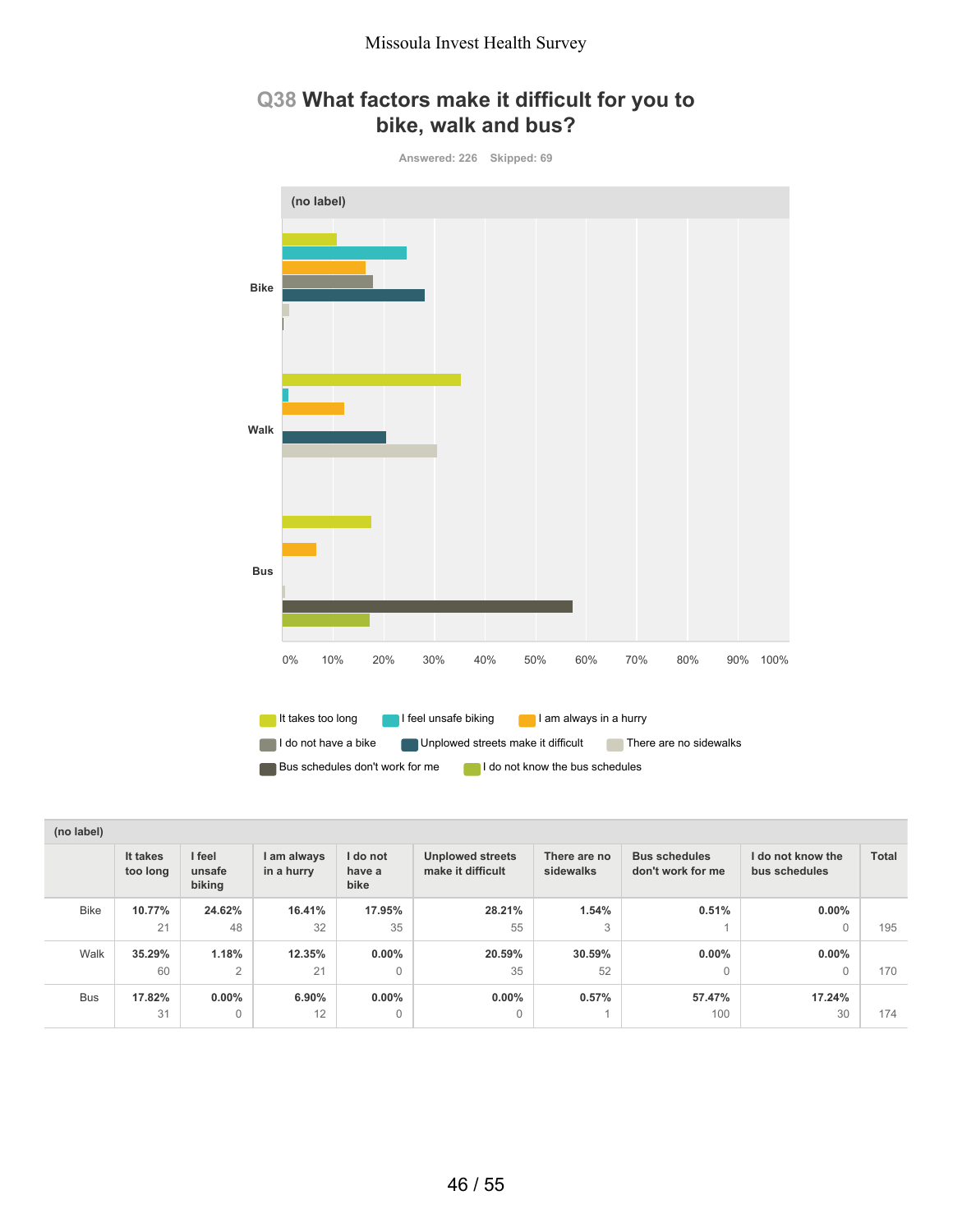

|  |  | Q39 My neighborhood is safe. |  |  |  |
|--|--|------------------------------|--|--|--|
|--|--|------------------------------|--|--|--|

| <b>Answer Choices</b>    | <b>Responses</b>        |
|--------------------------|-------------------------|
| Somewhat agree           | 30.18%<br>83            |
| Agree                    | 40.36%<br>111           |
| <b>Strongly Agree</b>    | 29<br>10.55%            |
| Somewhat disagree        | 37<br>13.45%            |
| <b>Disagree</b>          | 11<br>4.00%             |
| <b>Strongly Disagree</b> | 1.45%<br>$\overline{4}$ |
| <b>Total</b>             | 275                     |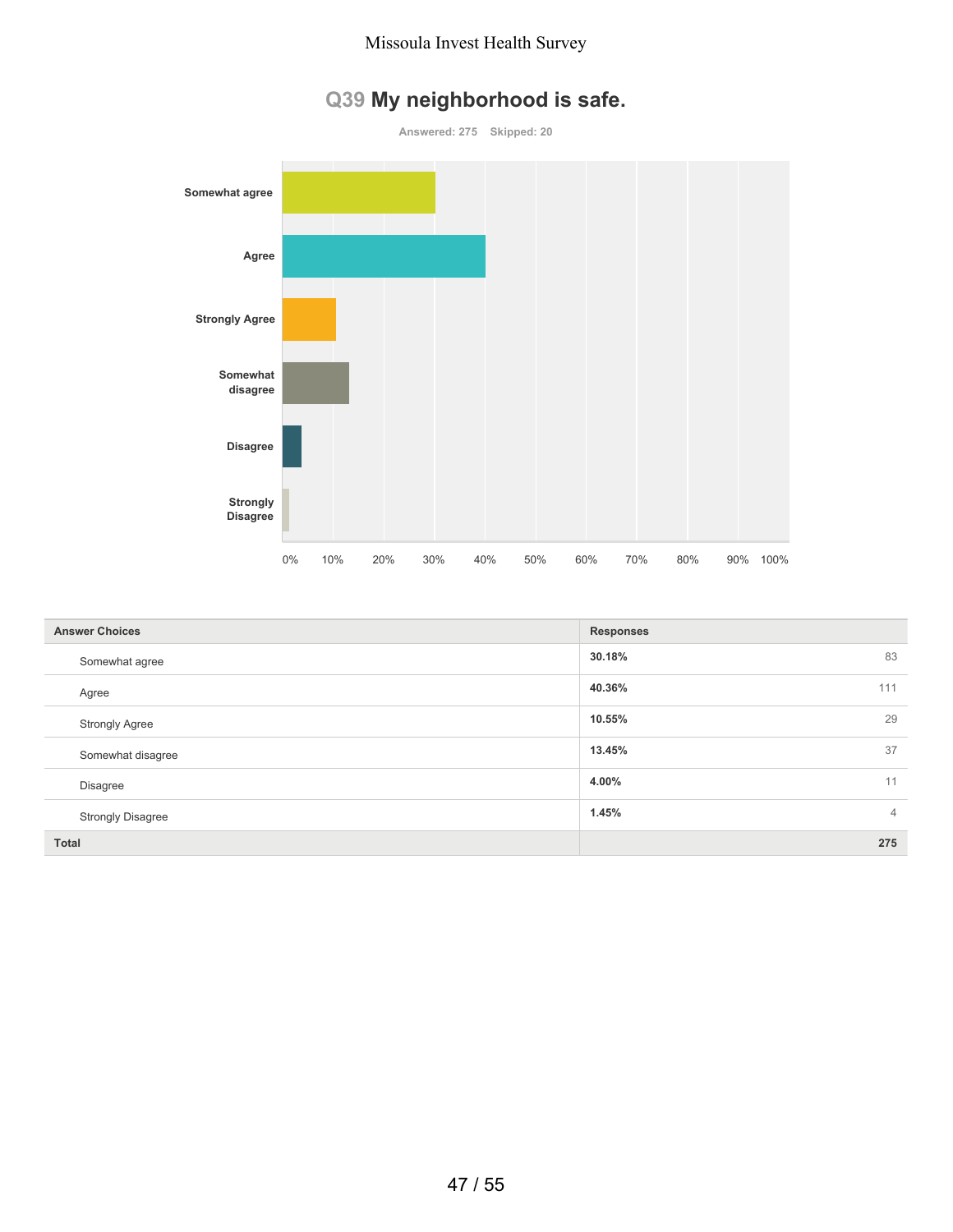# **Q40 What is your martial status?**



| <b>Answer Choices</b> | <b>Responses</b> |
|-----------------------|------------------|
| Married               | 114<br>41.16%    |
| Single                | 93<br>33.57%     |
| Divorced              | 43<br>15.52%     |
| Widowed               | 27<br>9.75%      |
| <b>Total</b>          | 277              |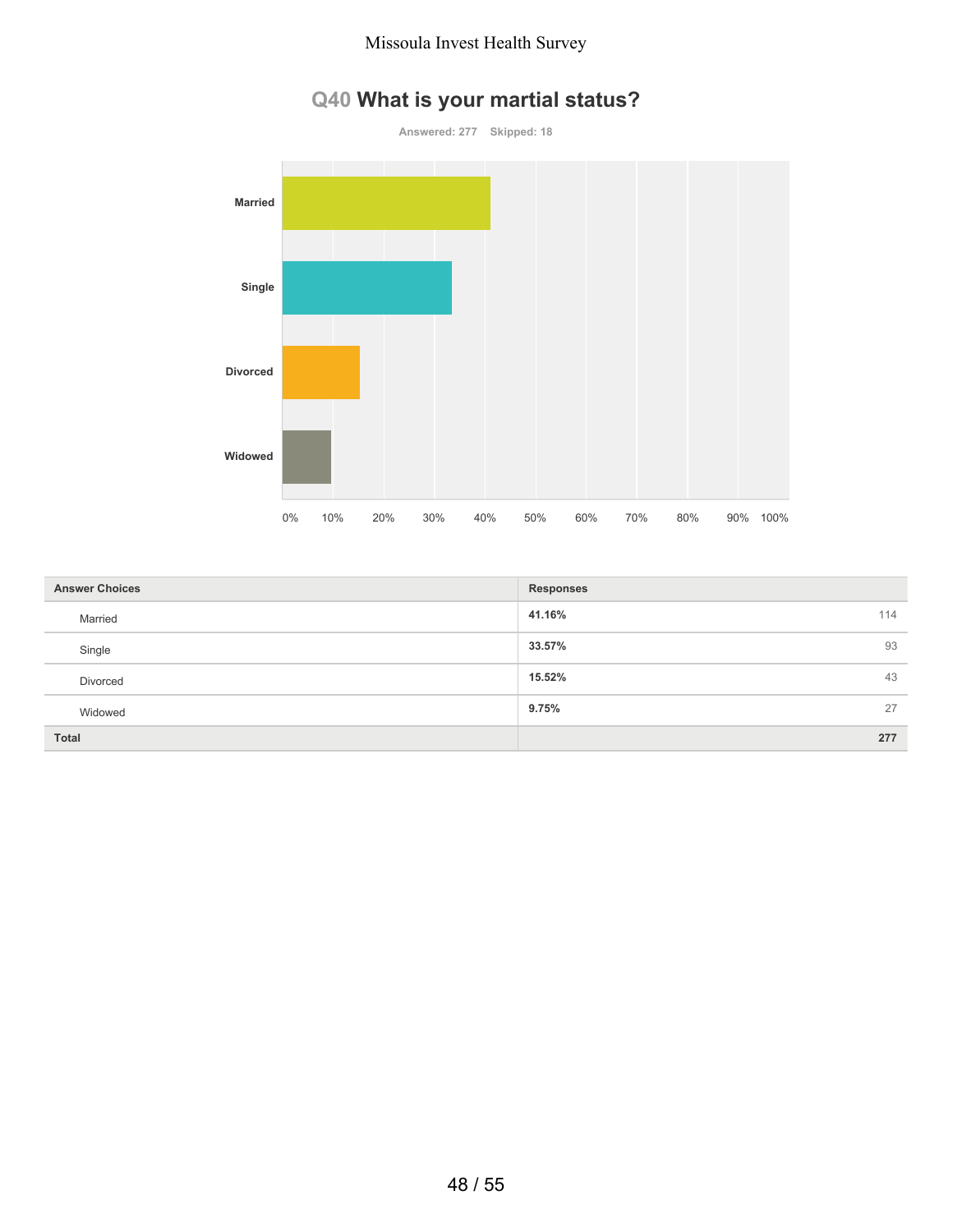## **Q41 How many people live in your household? Count yourself.**

**Answered: 277 Skipped: 18**



| <b>Answer Choices</b> | <b>Responses</b> |
|-----------------------|------------------|
| 1-3 people            | 86.28%<br>239    |
| 4-6 people            | 13.36%<br>37     |
| 7-9 people            | 0.36%            |
| <b>Total</b>          | 277              |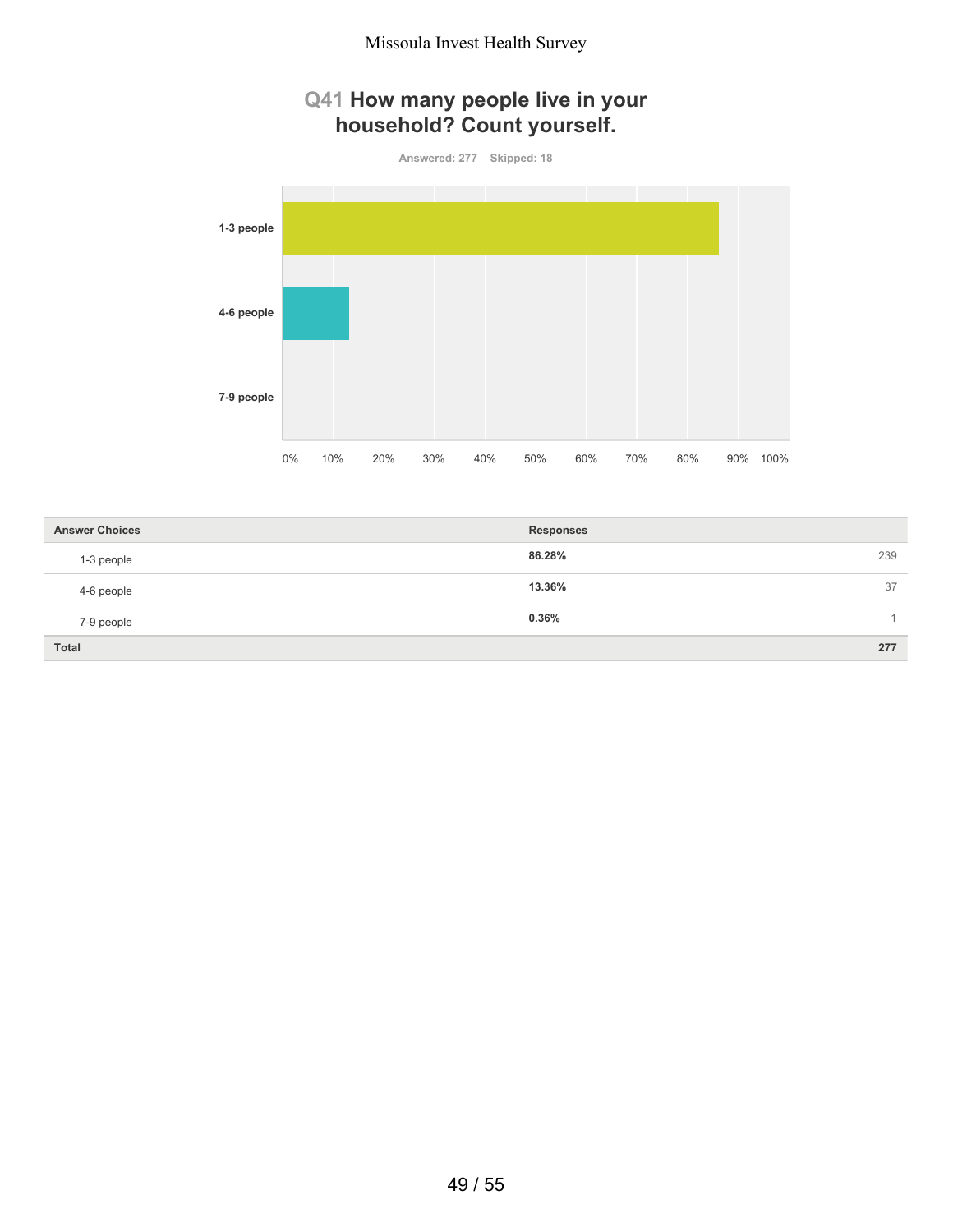



| <b>Answer Choices</b> | <b>Responses</b> |
|-----------------------|------------------|
| \$0-35,000            | 110<br>40.29%    |
| \$35,001-45,000       | 50<br>18.32%     |
| \$45,001-55,000       | 23<br>8.42%      |
| \$55,001-65,000       | 27<br>9.89%      |
| \$65,001-75,000       | 20<br>7.33%      |
| Above \$75,000        | 43<br>15.75%     |
| Total                 | 273              |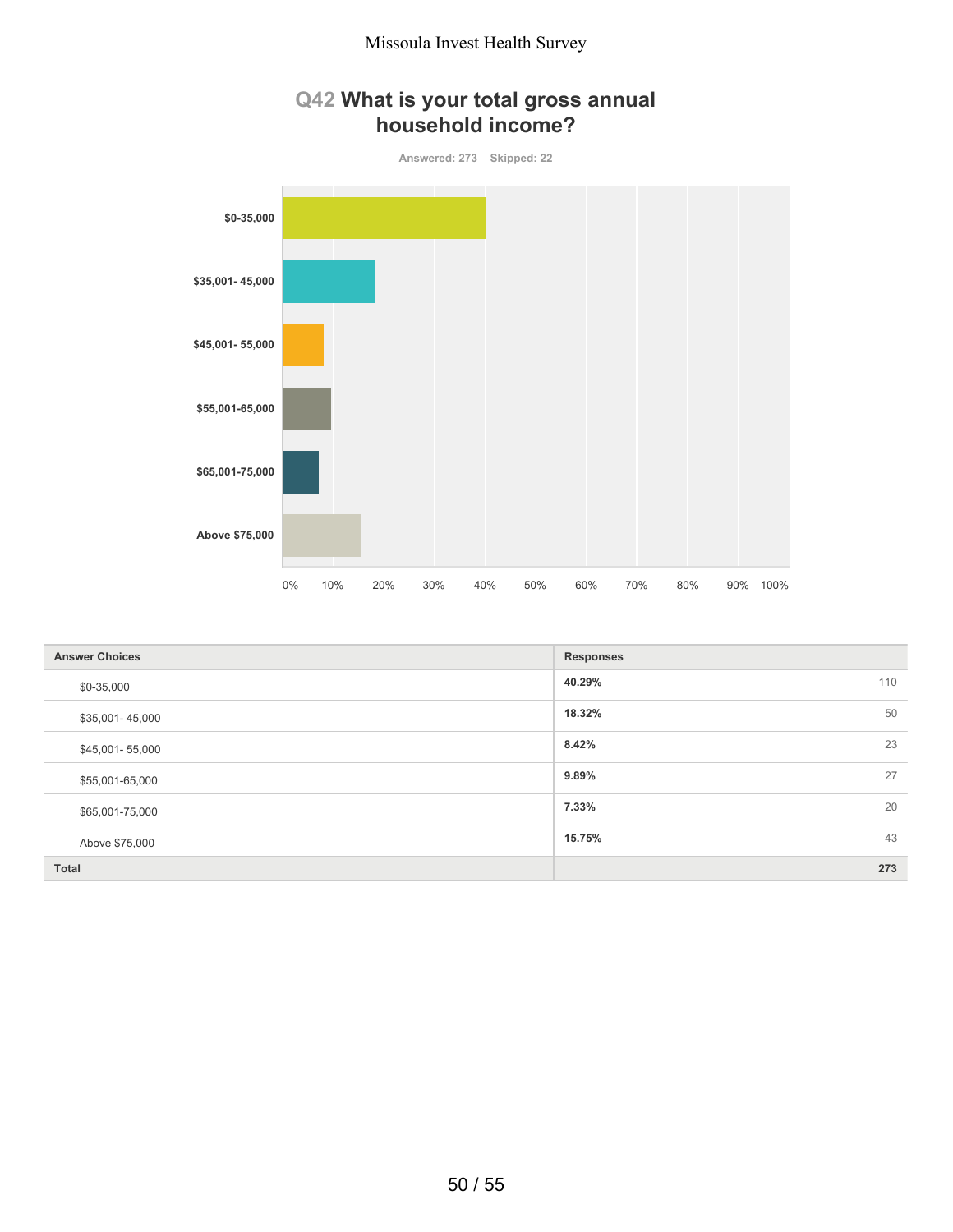# **Q43 How do you define your gender?**

**Answered: 278 Skipped: 17**



| <b>Answer Choices</b>  | <b>Responses</b>           |
|------------------------|----------------------------|
| Female                 | 187<br>67.27%              |
| Male                   | 88<br>31.65%               |
| Transgender            | $0.00\%$<br>$\overline{0}$ |
| Prefer not to answer   | 0.36%                      |
| Other (please specify) | $\overline{2}$<br>0.72%    |
| <b>Total</b>           | 278                        |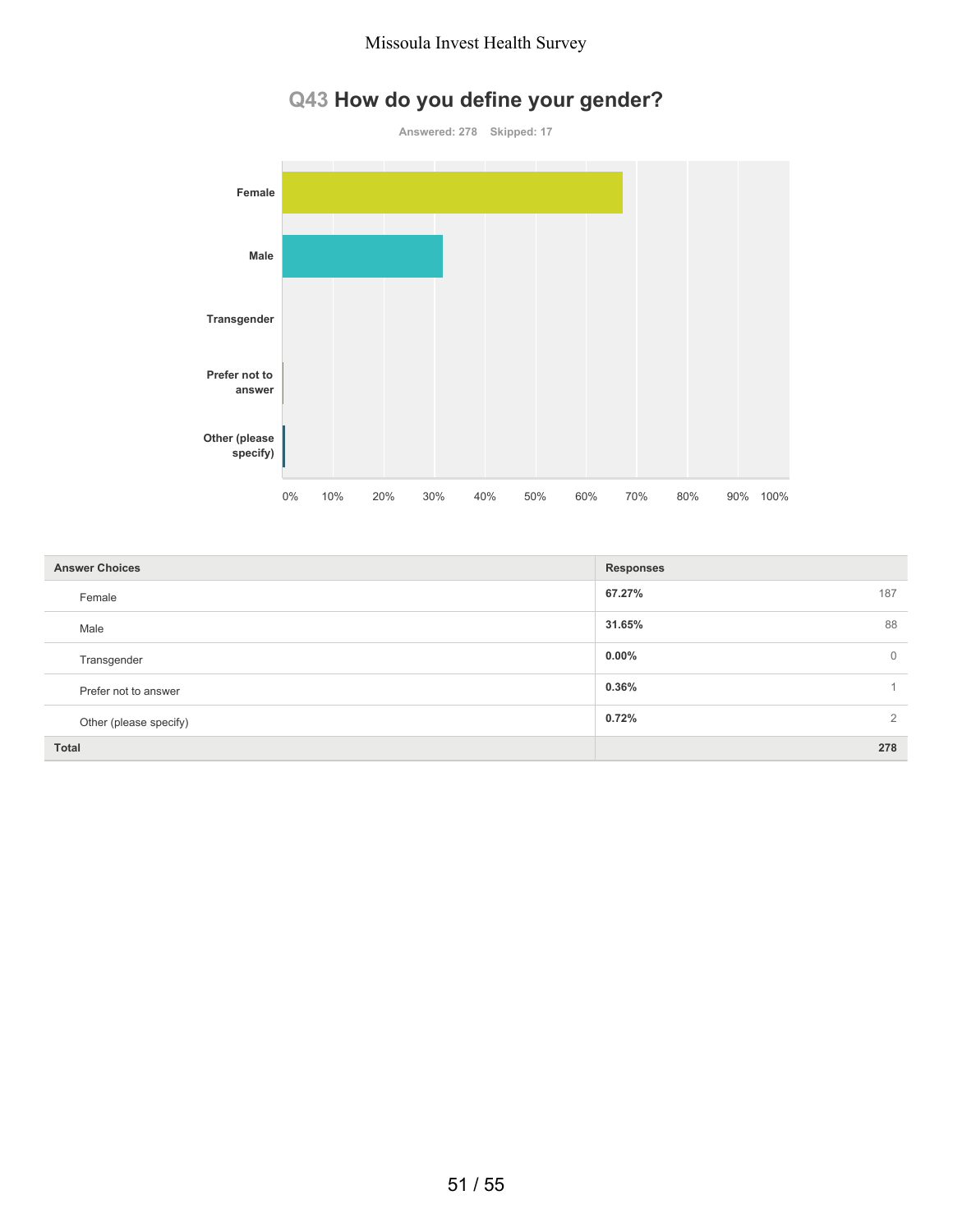# **Q44 What is your race?**



| <b>Answer Choices</b>             | <b>Responses</b>         |
|-----------------------------------|--------------------------|
| American Indian/Alaskan Native    | 9<br>3.25%               |
| Asian                             | $\mathbf{0}$<br>$0.00\%$ |
| African American                  | $\overline{2}$<br>0.72%  |
| Caucasian/ White                  | 249<br>89.89%            |
| Hispanic/ Latino                  | 3<br>1.08%               |
| Mixed Race                        | 5<br>1.81%               |
| Native Hawaiian/ Pacific Islander | $\mathbf{0}$<br>$0.00\%$ |
| Prefer not to answer              | 9<br>3.25%               |
| <b>Total</b>                      | 277                      |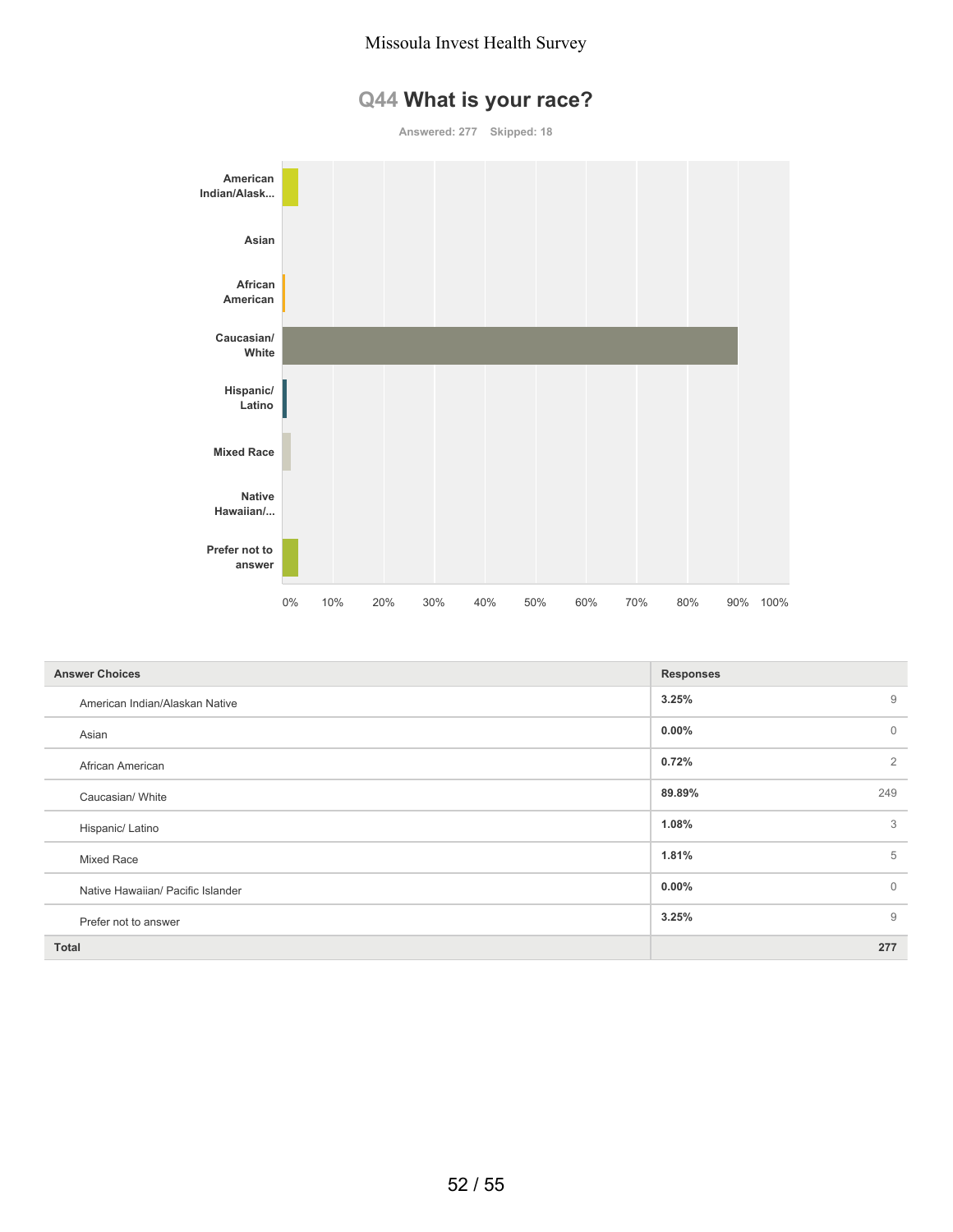## **Q45 Which of the following best describes your work?**



| <b>Answer Choices</b>          | <b>Responses</b> |                |
|--------------------------------|------------------|----------------|
| Employed full-time             | 49.64%<br>138    |                |
| Employed part-time             | 26<br>9.35%      |                |
| Unemployed                     | 2.16%            | 6              |
| <b>SSI Disabled</b>            | 18<br>6.47%      |                |
| Retired                        | 59<br>21.22%     |                |
| Stay-at-home caregiver/ Parent | 1.44%            | $\overline{4}$ |
| Student                        | 11<br>3.96%      |                |
| Other (please specify)         | 16<br>5.76%      |                |
| <b>Total</b>                   | 278              |                |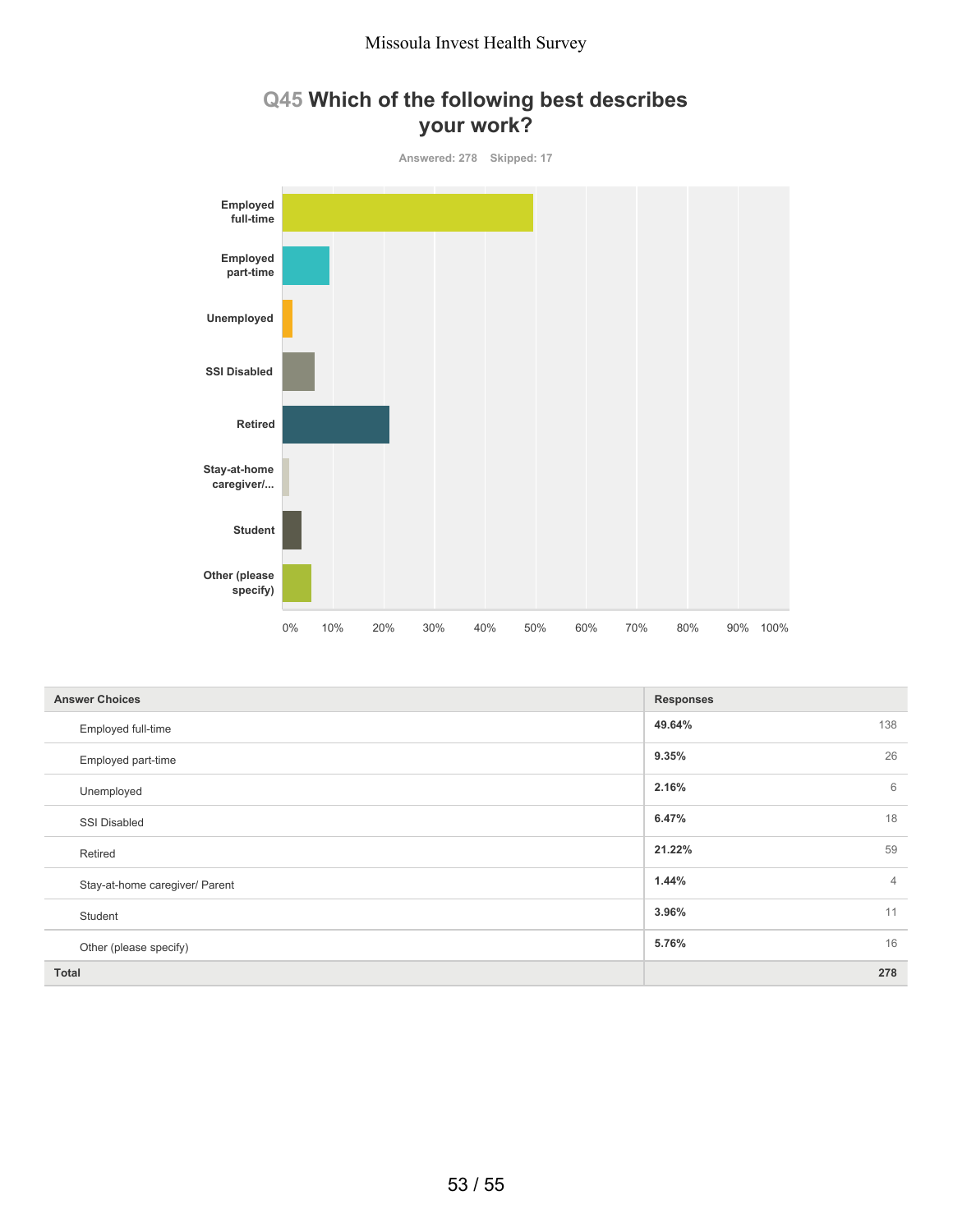

# **Q46 How much schooling do you have?**

| <b>Answer Choices</b>                   | <b>Responses</b> |                |
|-----------------------------------------|------------------|----------------|
| Some high school, no diploma            | 3.23%            | $\overline{9}$ |
| High school diploma or GED              | 11.47%           | 32             |
| Some college, no degree                 | 17.56%           | 49             |
| Trade, technical or vocational training | 5.73%            | 16             |
| Associate's Degree                      | 6.81%            | 19             |
| <b>Bachelor's Degree</b>                | 32.62%           | 91             |
| Master's Degree                         | 17.92%           | 50             |
| Doctorate Degree                        | 4.66%            | 13             |
| <b>Total</b>                            |                  | 279            |